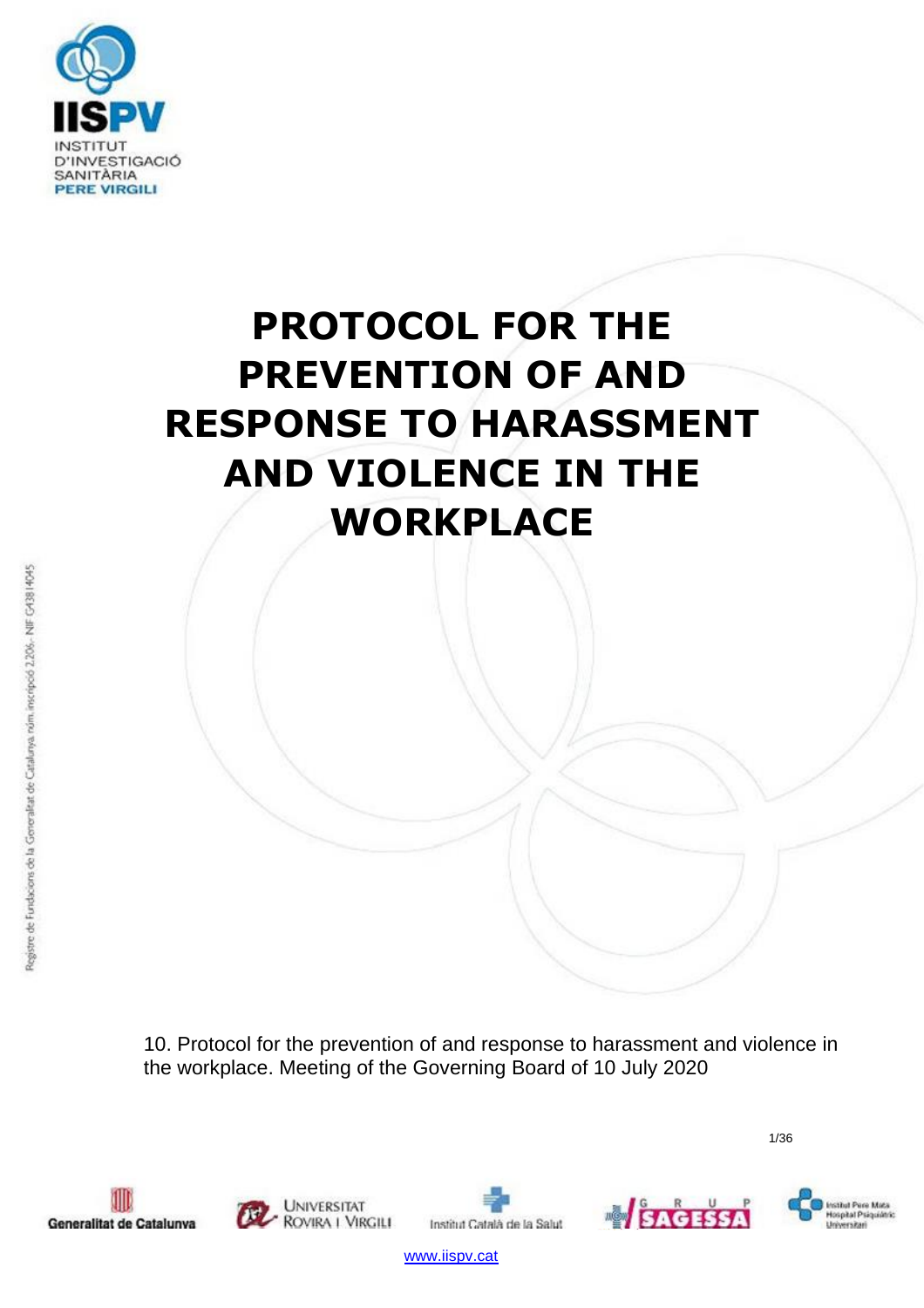





₩ Generalitat de Catalunya





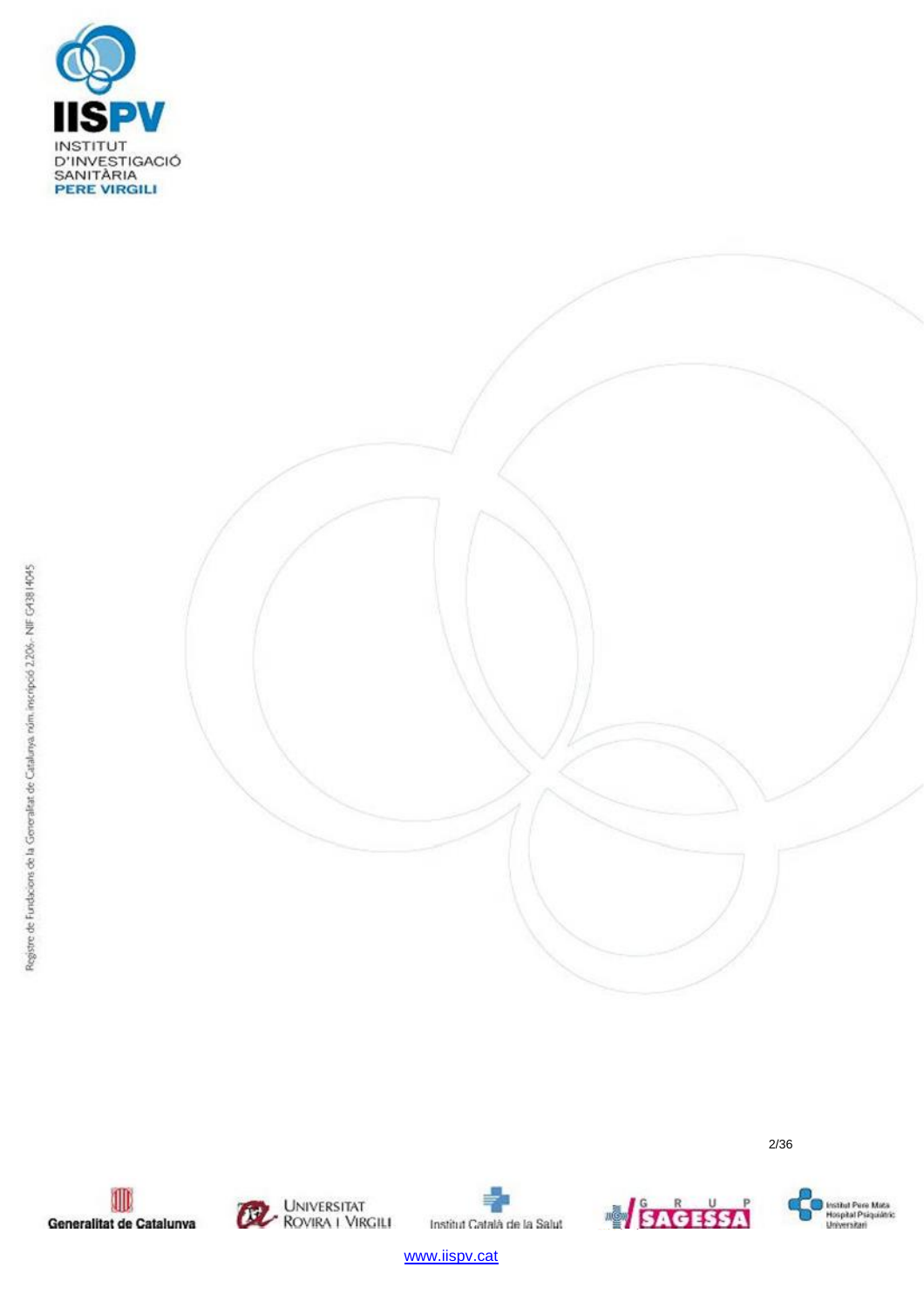

Table of Contents:

- 1. Aims
- 2. Definitions
- 3. Rights, obligations and guidelines
- 4. Prevention of harassment and violence in the workplace
- 5. Channels for the resolution of situations involving violence and harassment
	- 5.1. Internal channel. The procedure
	- 5.2. External channels. Administrative and judicial
- 6. Awareness-raising, information and training in the protocol
- 7. Follow-up and assessment of the protocol
- 8. Annexes
	- 8.1. Consultation and agreement for the prevention of and response to harassment and violence in the workplace
	- 8.2. Corporate Code of Ethics
	- 8.3. Policy for the prevention of harassment and violence in the workplace
	- 8.4. Individual undertaking declaration committing to the prevention of
		- harassment and violence with the further commitment to create healthy working environments
	- 8.5. Consultation with the workers on the selection of the contact person(s)
	- 8.6. Document of record of the appointment of the contact person(s)
	- 8.7. Consultation with the workers on the model and appointment of the members of the investigating committee
	- 8.8. Document of record of the appointment of the persons that comprise the investigating committee
	- 8.9. Internal report template
	- 8.10. Investigating committee report template

3/36







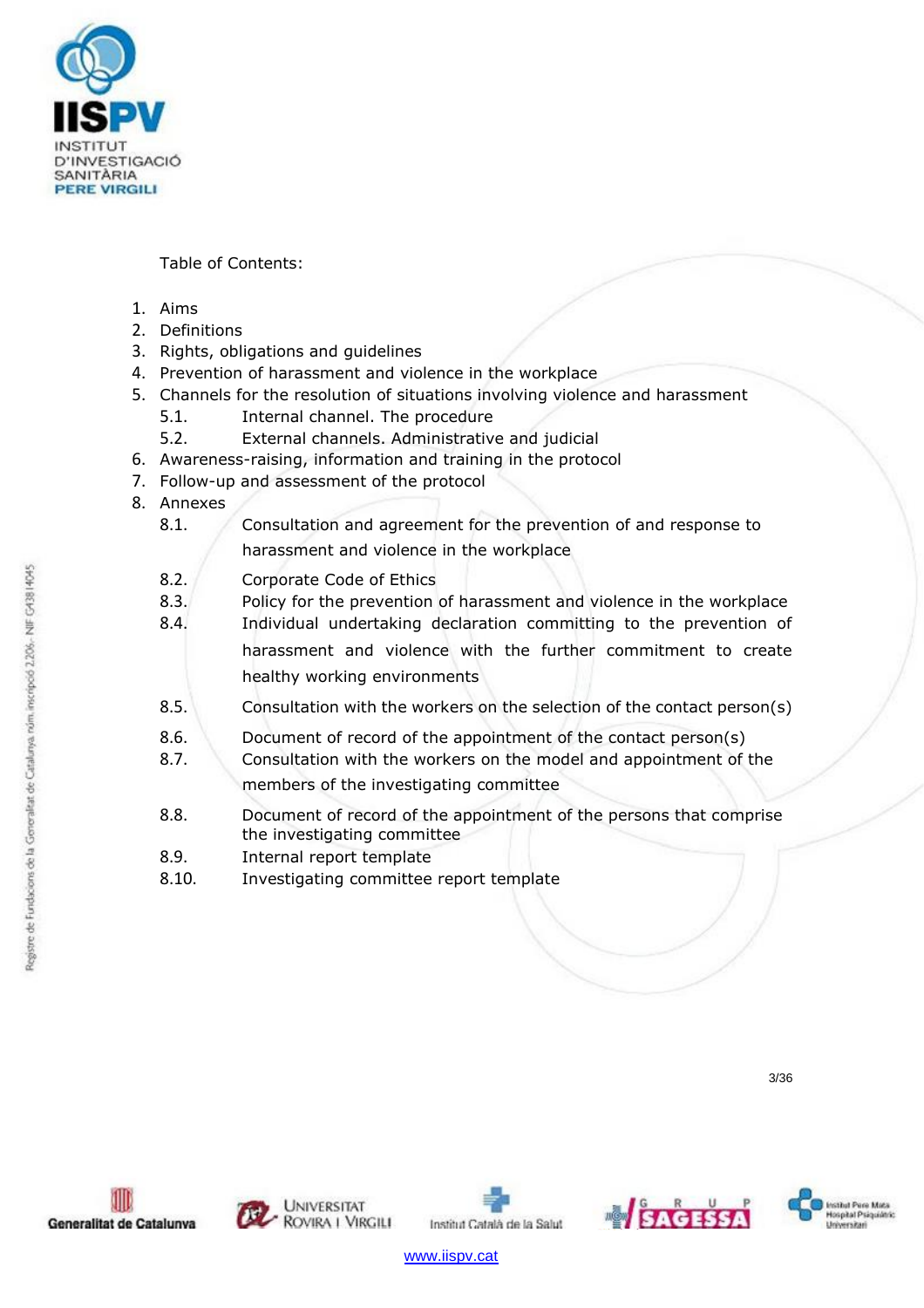

# **1. AIMS**

Preventing harassment and intervening at the earliest stages of such situations is the most effective way to eradicate conduct of harassment and violence. This is why the PERE VIRGILI HEALTH RESEARCH INSTITUTE FOUNDATION has defined this protocol.

This protocol was designed with the following aims:

- Facilitating information about harassment and violence in the workplace,
- determining tools to prevent it, and
- setting up effective channels for protection and response within the company.

It is a tool that will help in the detection and tackling of negative conducts of this kind within our company that can undermine the working atmosphere and, above all, the physical and mental health of workers.

4/36







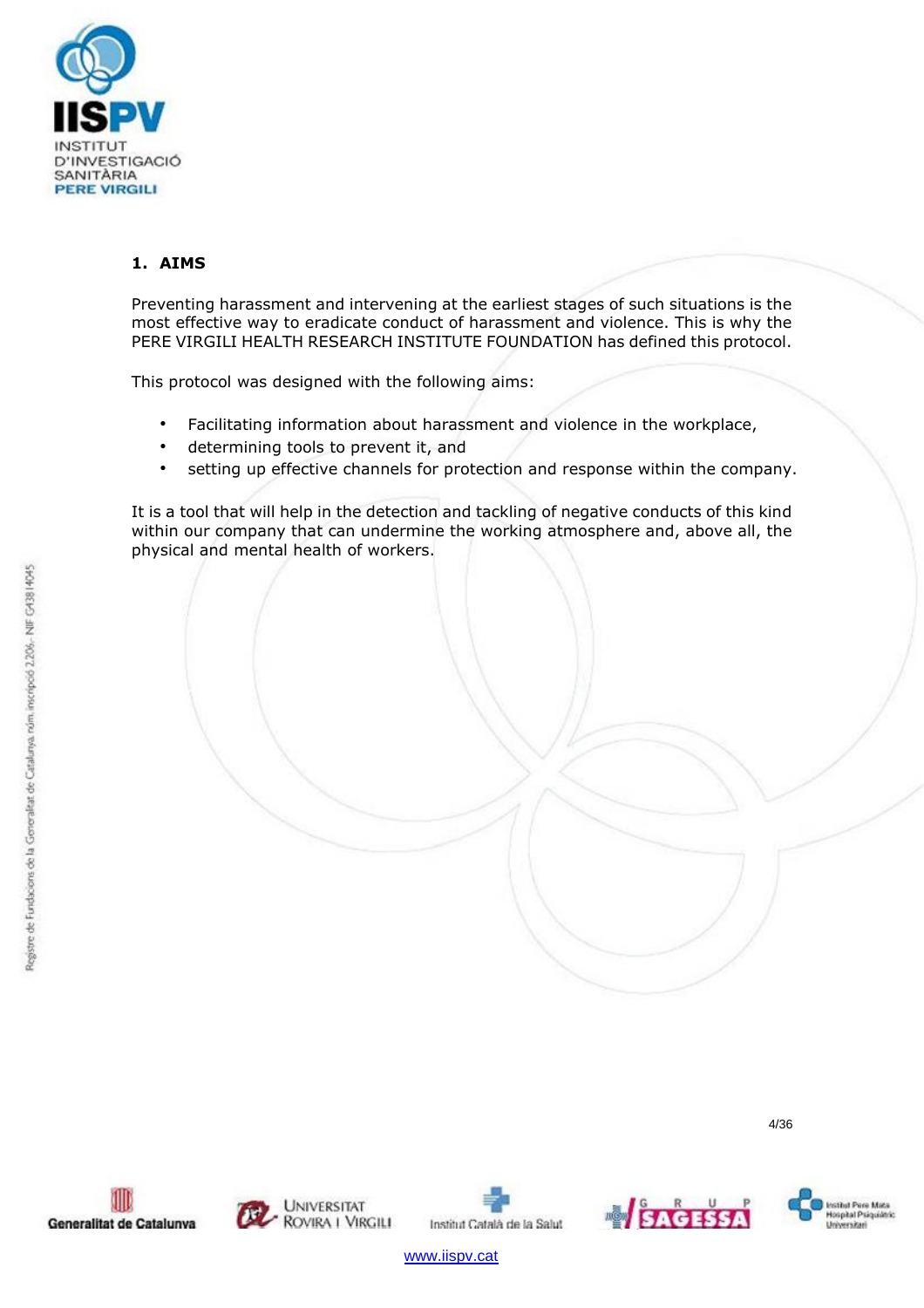

# **2. DEFINITIONS**

#### • **WORKPLACE HARASSMENT AND DISCRIMINATORY HARASSMENT**

**Workplace harassment.** Exposure to conducts involving psychological violence, in a recurring manner and prolonged over time, targeting one or more people by another person or persons. It includes situations of abuse of power by members of the management, supervisors or team leaders of the company (abuse of authority), situations involving abusive conduct or mistreatment of a worker among persons who do not have a relationship of superiority or hierarchy or if they do, it is not relevant. This exposure occurs in the context of an employment relationship and entails a major risk to health.

All conducts involving workplace harassment are aimed at one of the following five categories: a threat to one's professional status, personal reputation, isolation, work overload and destabilization.

**Discriminatory harassment.** Any unwelcome conduct related to racial or ethnic origin, religion or convictions, disability or age of a person, that seeks to undermine or results in undermining the person's dignity and creates an intimidating, humiliating or offensive atmosphere.

The following list is not intended to be exhaustive; it sets out a series of behaviours that may be evidence of harassment:

Physical isolation, obstructing or limiting communication, ignoring a person's presence or opinions, displaying differences in treatment of other workers, maximising errors, erroneous data or incorrect indications about work methodology, not clearly specifying roles and responsibilities , humiliations, criticisms aimed at undermining people's dignity, sarcasm, ridiculing comments, work assignments that exceed or are far below the usual workplace task, unnecessary or meaningless tasks, contradictory tasks or ones that are contrary to the worker's personal convictions...

## • **PHYSICAL VIOLENCE IN THE WORKPLACE**

Conducts that entail physical assault.

Verbal or physical conducts that are threatening, intimidating, abusive and harassing in relation to causing more or less immediate bodily harm that are perpetrated against a person or persons who are employed by the same employer or among people who work for different employers but who provide their services in the same workplace.

Verbal and/or physical conducts that are deemed aggressive, including among others and without limitation:

5/36







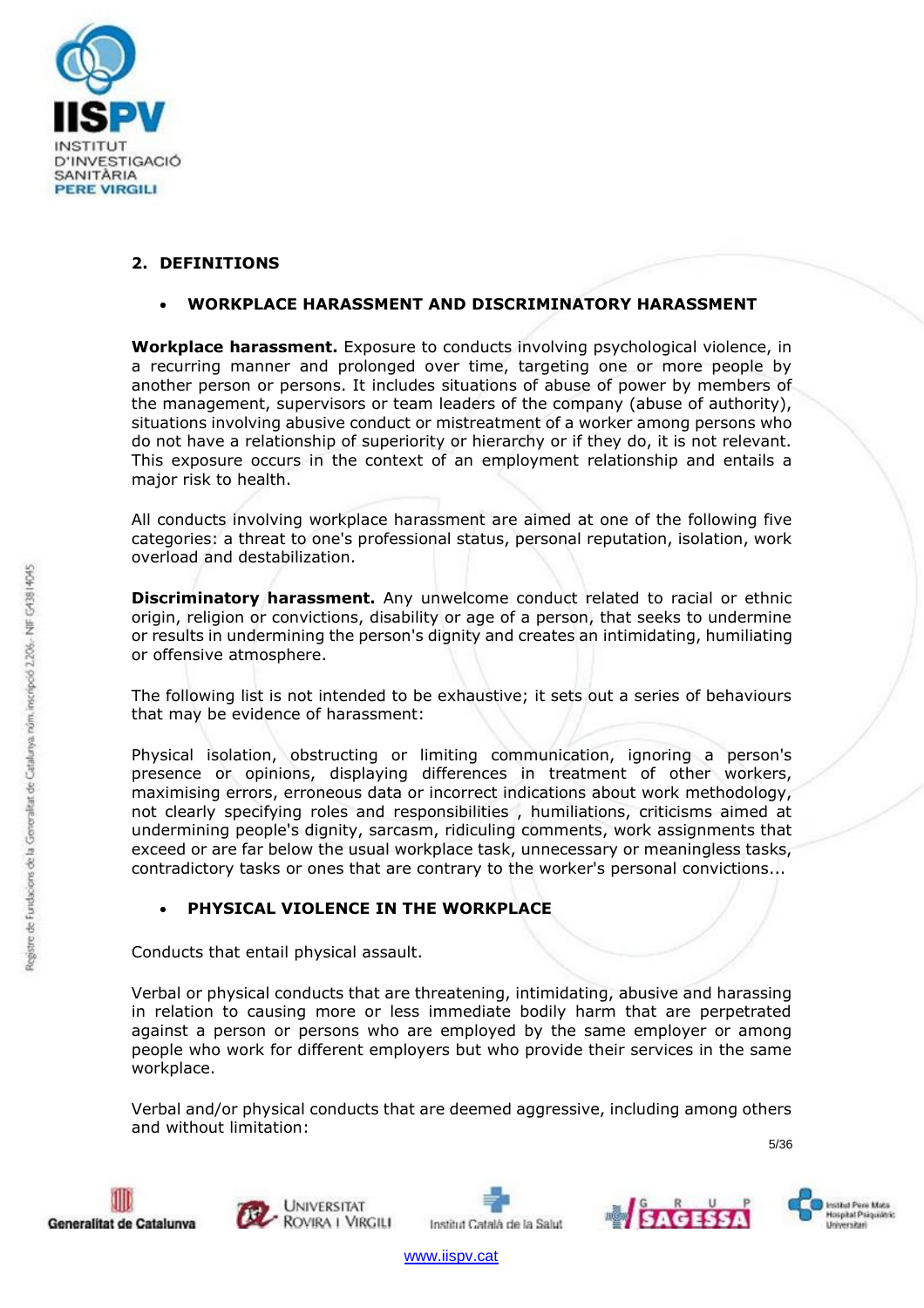

Using obscene language, insults, pejorative words, provocative or aggressive body language that expresses intimidation or contempt, threats, attempts to strike someone, pushes, threats with an object of any kind, spitting, breaking furniture, throwing objects with the intention of hurting, throwing someone to the ground, biting, scratching, hitting, punching, head-butting...

# • **SEXUAL HARASSMENT**

Situation in which any verbal, non-verbal or physical behaviour of a sexual nature occurs that is performed with the aim or effect of violating a person's dignity, especially when an intimidating, hostile, degrading, humiliating or offensive environment is created.

Types of conduct that constitute sexual harassment:

Among other, without limitation, the following behaviours that may indicate the existence of sexual harassment are considered:

- **Verbal conduct:** spreading rumours, asking about or discussing a person's sex life and sexual preferences, making obscene sexual comments or jokes, making rude comments about their body or physical appearance, offering or exerting pressure to make dates or participate in unwanted activities unrelated to work, demanding sexual favours
- **Non-verbal conduct**: lewd glances, obscene gestures, use of graphics, vignettes, drawings, photographs or internet images of sexually explicit content, letters, notes or emails of sexually offensive content
- **Physical conduct:** excessive physical proximity, cornering a person, deliberately arranging to be alone with the person unnecessarily, deliberate and unsolicited physical contact (pinching, touching, unwanted massages ...), intentionally or accidentally touching the sexual parts of the person's body.

# • **GENDER-BASED HARASSMENT**

Gender-based harassment is any behaviour based on the a person's gender, with the purpose or effect of violating their dignity and creating an intimidating, degrading or offensive environment.

Behaviours that are likely to constitute gender-based harassment include, among others, and without excluding or limiting intent, the following:

6/36









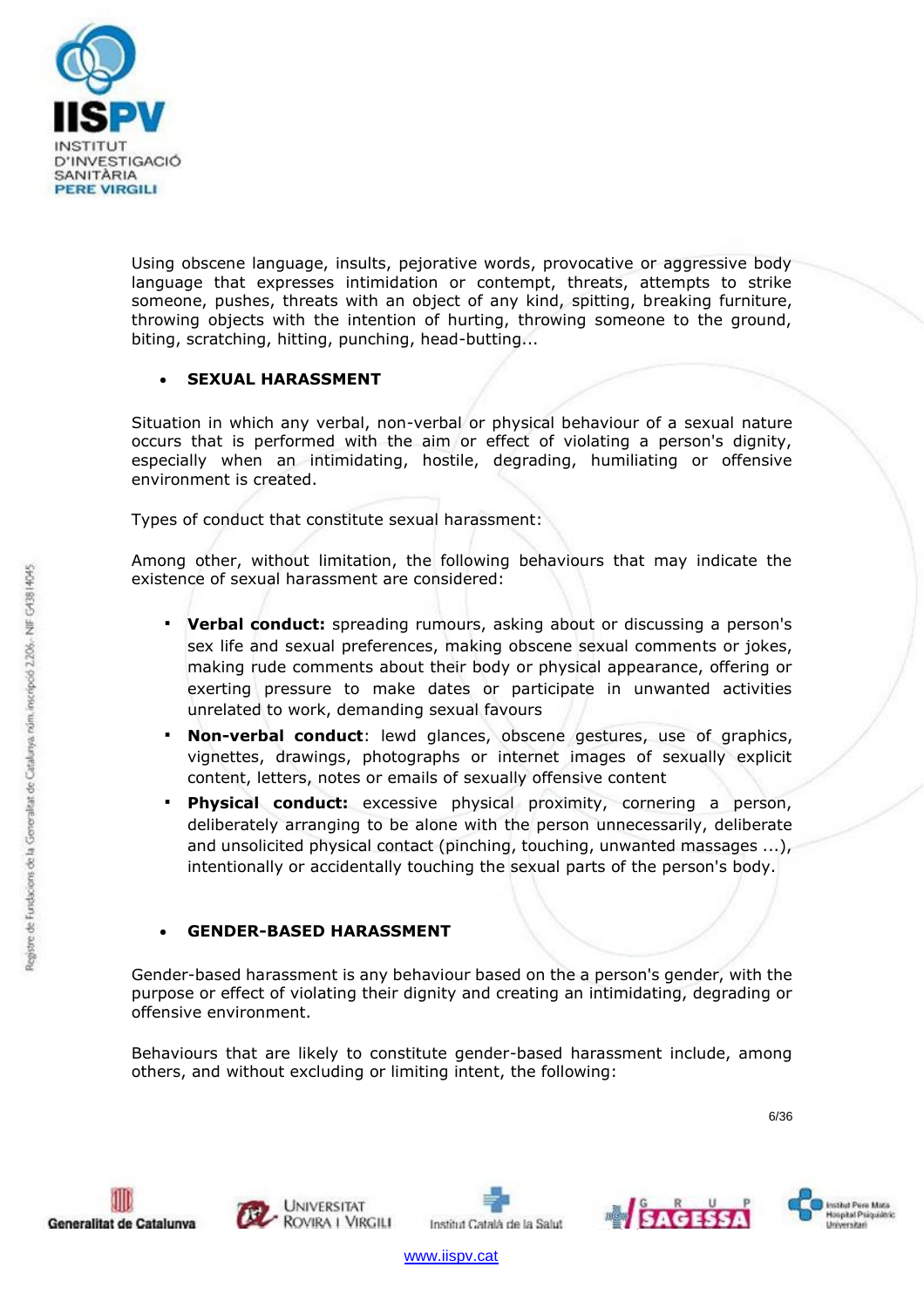

Condescending or paternalistic attitudes, insults based on the worker's gender and/or sexual orientation, discriminatory conduct on the grounds of gender, offensive ways of addressing the person, ridicule, belittling their abilities, skills and intellectual potential of a person on the grounds of sex, using sexist humour, ignoring contributions, comments or actions, on the grounds of gender.



7/36

SAGISSA



[www.iispv.cat](http://www.iispv.cat/)

Institut Català de la Salut

**UNIVERSITAT** 

ROVIRA I VIRGILI

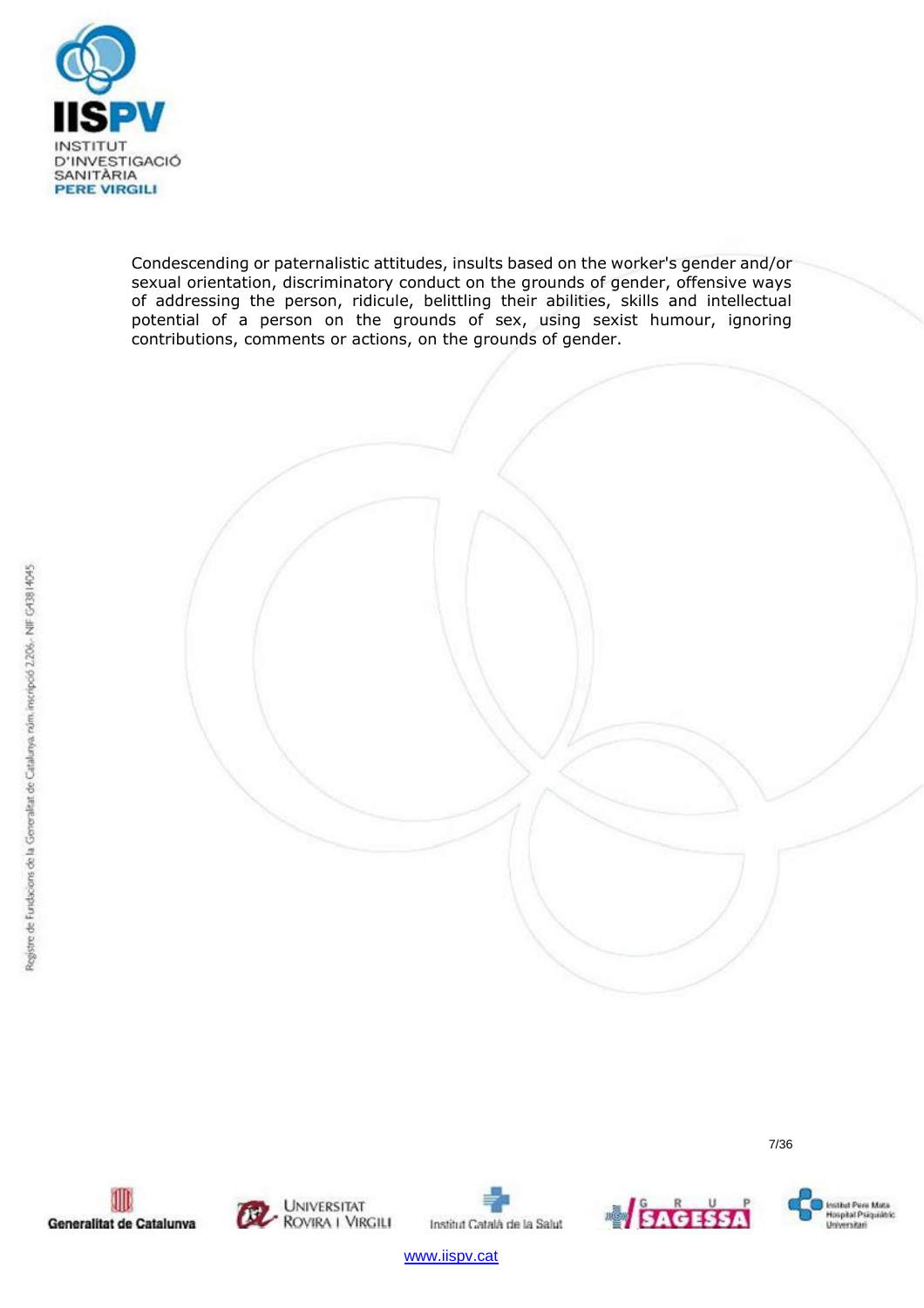

# **3. RIGHTS, OBLIGATIONS AND GUIDELINES**

The scope of this document covers:

- Protecting the company's personnel from harassment by other company employees
- Protecting the company's personnel from harassment by people outside the company.
- Protecting people outside but related to the company, even if they do not have a direct employment relationship.

# **THE COMPANY'S LEGAL OBLIGATIONS**

To protect workers from harassment and violence in the workplace, the employer has the following obligations:

- Adopt measures aimed at guaranteeing the right of workers in the employment relationship:
	- a) not to be discriminated against for any reason;
	- b) to physical and mental integrity and to an appropriate health and safety policy, and
	- c) to the respect of their privacy and due consideration of their dignity, including protection from harassment and violence.
- Promote a work context and environment that prevents harassment and violence.
- To implement specific procedures to prevent harassment, and to channel all communications and reports made by the workers. These specific procedures include two types of measures:
	- a) Preventive measures and
	- b) Procedures for investigating reports: the company has investigation procedures in place for particular cases of harassment that arise and will apply them whenever such cases come to its attention.

## **RIGHTS AND OBLIGATIONS OF THE WORKERS**







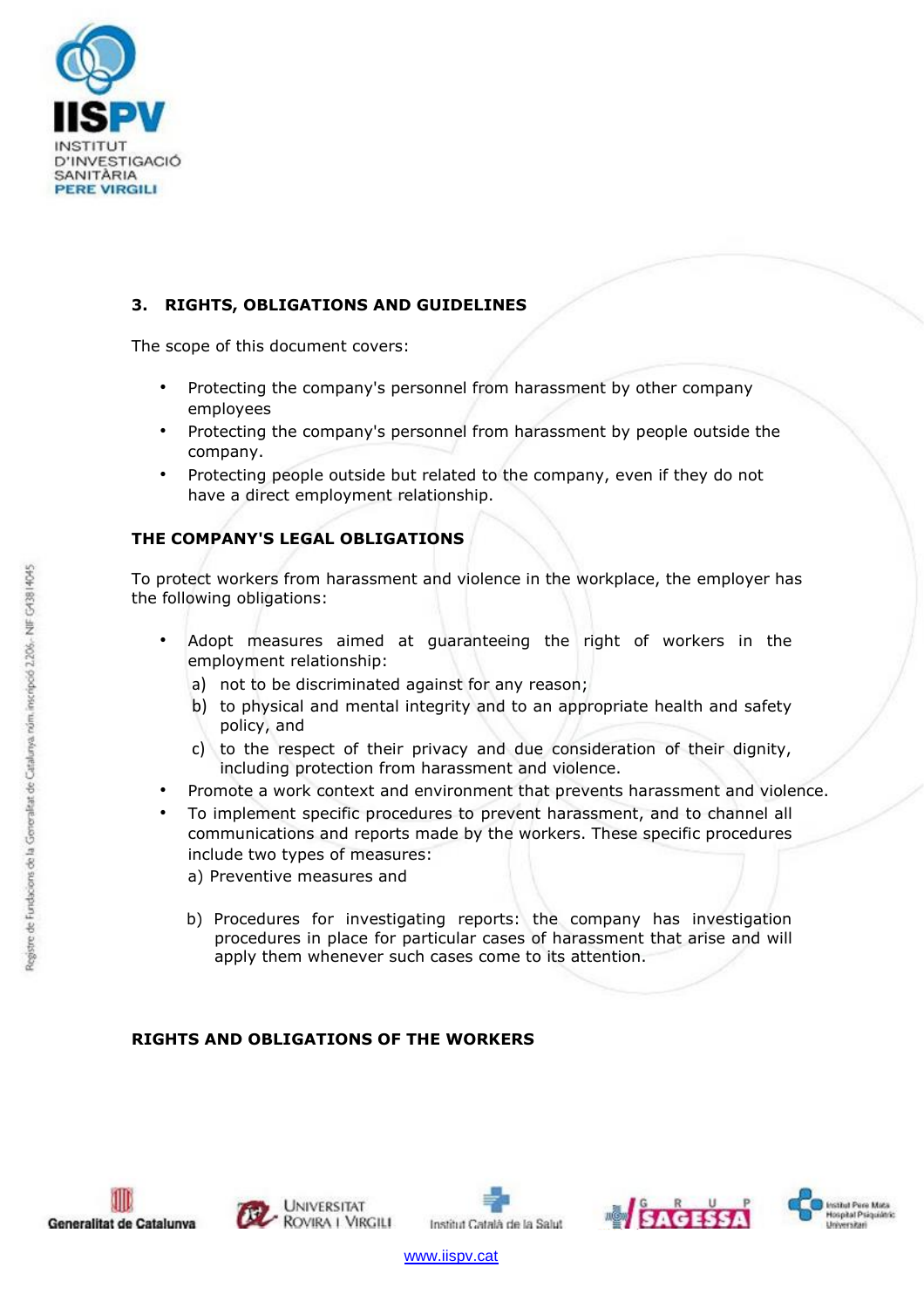

Rights. Workers have the right to a healthy work environment and not to suffer harassment or violence. For this reason, the other company workers have the right to report possible situations of harassment or violence, without suffering reprisals.

Obligations. In addition, everyone has the obligation to treat others with respect and to cooperate with the company in the investigation of an internal report of harassment or violence.

Recommendations. All workers play a key role in creating a work environment in which harassment is unacceptable. They can contribute to preventing it through their sensitivity to the issue, and to guaranteeing standards of conduct of their own and to others that is not offensive. At the same time, they can prevent harassment if they make it clear that they find certain behaviours unacceptable and support those coworkers who may be victims of this situation and are considering whether to report it.

9/36







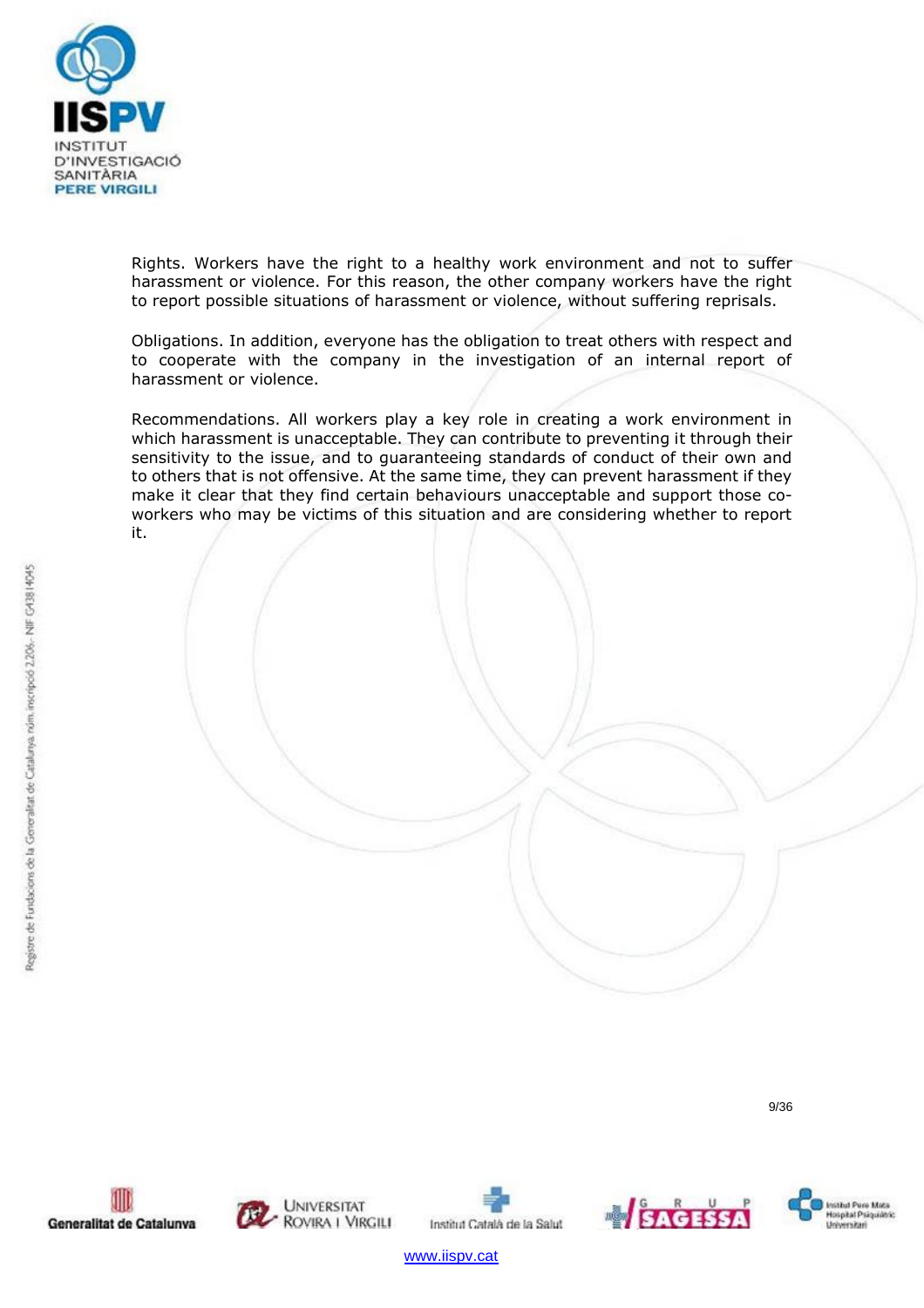

## **4. PREVENTION OF HARASSMENT AND VIOLENCE IN THE WORKPLACE**

To materialise prevention, three steps will be taken.

- 1. The company's initiative and commitment. The management of the PERE VIRGILI HEALTH RESEARCH INSTITUTE FOUNDATION expresses the commitment to strive to eradicate harassment of any form This commitment by the company to zero tolerance of harassment and/or violent conduct is set out in the code of corporate ethics attached in Annex 8.2 of this protocol.
- 2. Equality policies and a work organisation that hinder harassment and violence in the workplace.
- 3. People's commitment. The company will promote relations based on freedom and respect among all people who have a professional relationship. The strategies that will be used will be awareness-raising and sensitisation, information and training so that everyone assumes their responsibility, preventing and refraining from those actions that could be offensive, discriminatory or abusive, and identifying the factors that contribute to creating a work environment free of harassment. Accordingly, the workers of the PERE VIRGILI HEALTH RESEARCH INSTITUTE FOUNDATION will be instructed to sign the "Declaration sheet of individual commitment to the prevention of harassment and violence and with the involvement to create healthy work environments" that is set out in Annex 8.4 to this Protocol.

The company policy with regard to harassment and/or violence in the workplace includes a series of actions that are set out in Annex 8.3.

# **5. CHANNELS FOR DEALING WITH SITUATIONS OF VIOLENCE AND HARASSMENT**

In the event that a situation of harassment or violence arises in the company, there are two channels of resolution: internal and external. Using one resolution channel shall in no case exclude the possibility of using the other channel as well.

The internal channel has two main objectives:

To define clear and precise procedures to resolve the situation with the requisite guarantees.

10/36



**UNIVERSITAT ROVIRA I VIRGILI** 





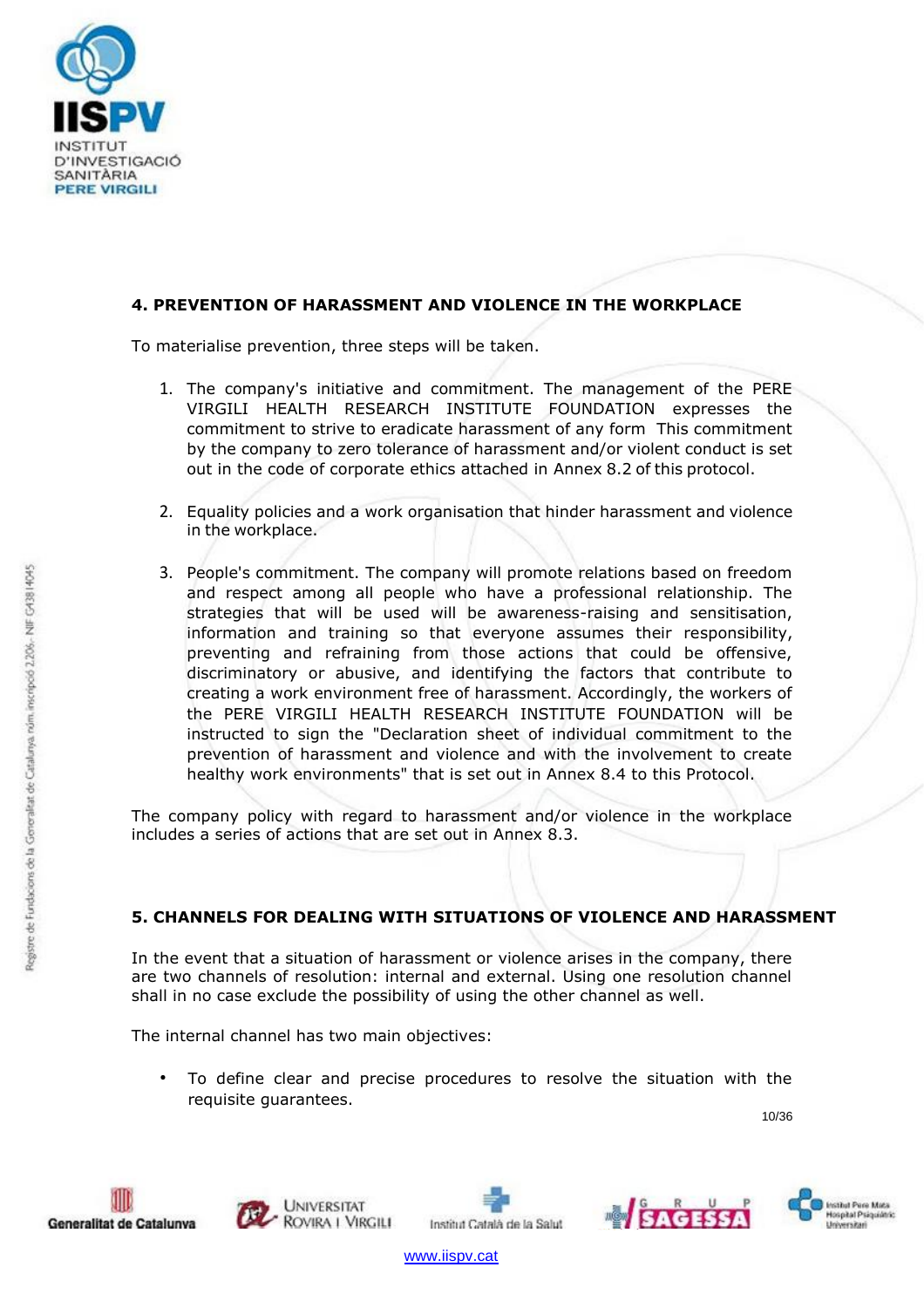

• To define and establish the mechanisms of support and assistance for people who may be in a situation of harassment.

The external channels are the official administrative channel (Work Inspection) and the courts of law.

The following section presents the series of actions to prevent and tackle harassment, which illustrates the two possible channels of resolution and the various phases of the internal channel.

It then goes on to detail and specify the internal channel procedure that the employer PERE VIRGILI HEALTH RESEARCH INSTITUTE will follow in the event that a situation of violence or harassment should arise.

11/36

**N** BAGESSA



[www.iispv.cat](http://www.iispv.cat/)

Institut Català de la Salut

UNIVERSITAT

ROVIRA | VIRGILI

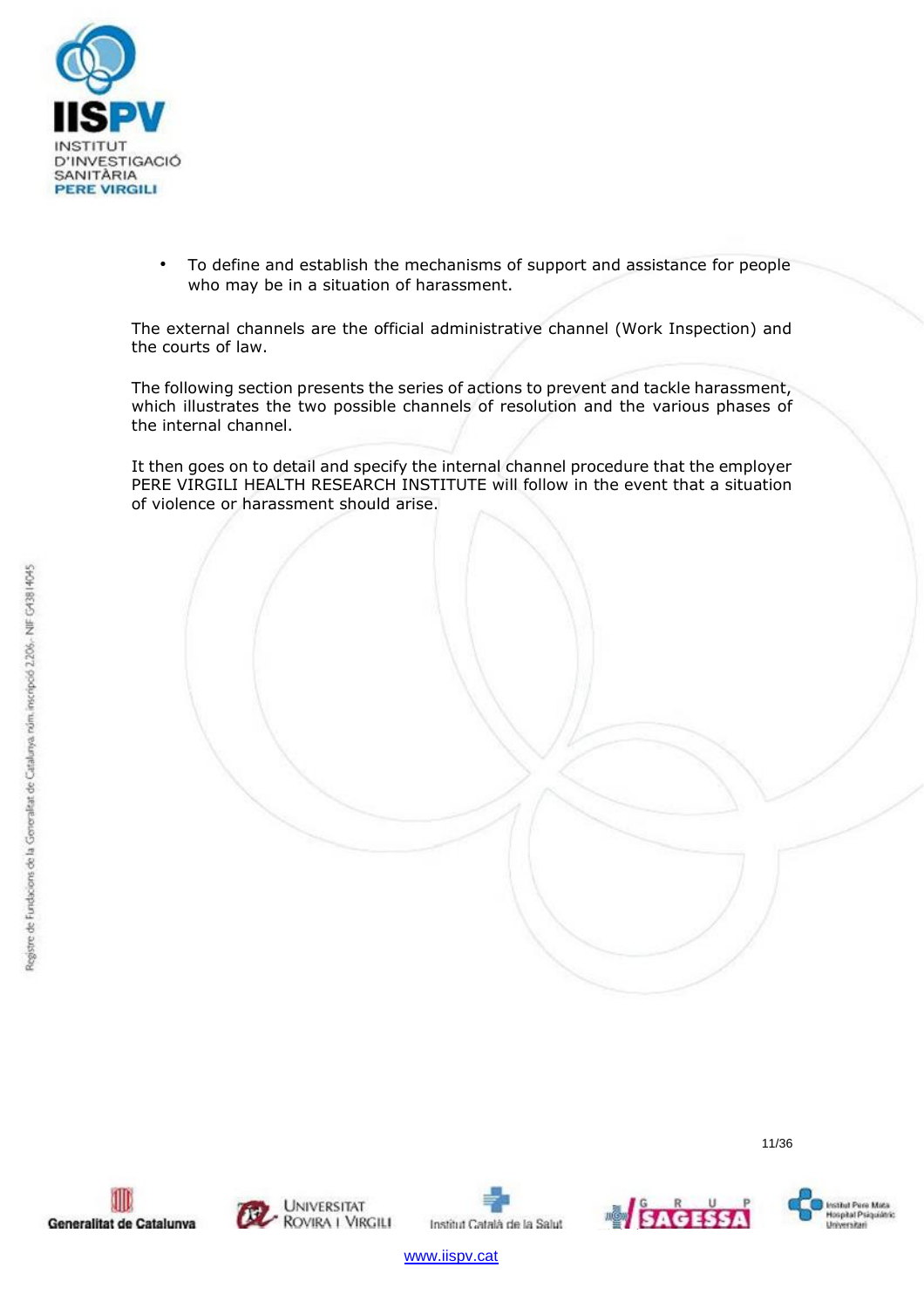

#### CHANNELS FOR THE RESOLUTION OF SITUATIONS INVOLVING VIOLENCE AND HARASSMENT



12/36

**SAGESSA** 



[www.iispv.cat](http://www.iispv.cat/)

Institut Català de la Salut

UNIVERSITAT

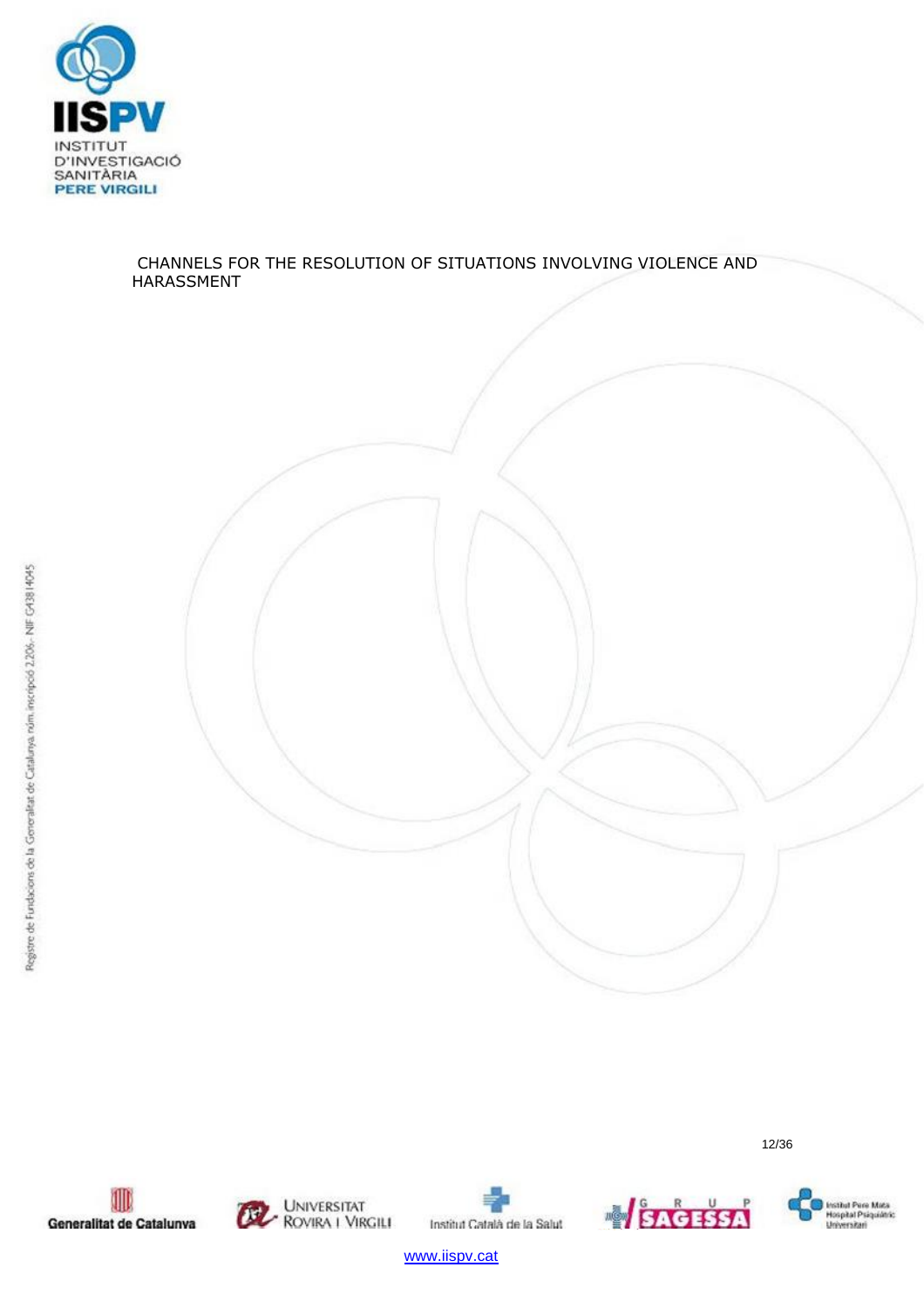

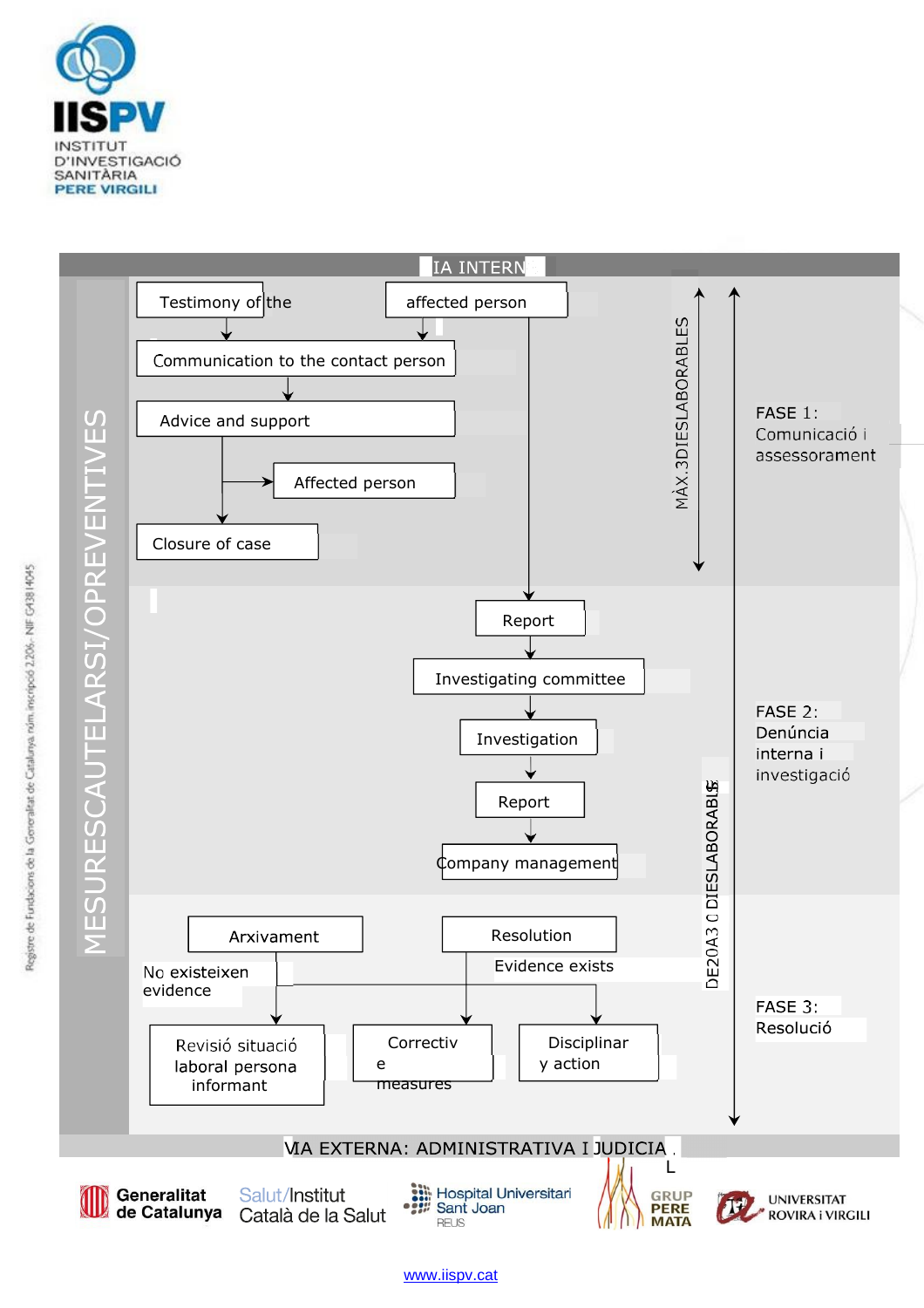

## **INTERNAL CHANNEL THE PROCEDURE**

Throughout the procedure, the principles of respect and protection, confidentiality, right to information, support by trained personnel, diligence and swiftness, fair treatment, protection against possible reprisals and cooperation shall be respected. The procedure set out below comprises three phases: 1) reporting and advice, 2) internal complaint and investigation and 3) the resolution phase.

## **Phase 1. Reporting and advice**

This commences when there is a report of the perception or suspicion of harassment or violence.

- $\triangleright$  Objective: to Inform, advise and support the person who is being harassed and prepare, if applicable, the complaint phase
- ➢ How long, at most, does this resolution channel last?

The duration of this resolution channel shall not exceed 3 days

- ➢ Who can make the report?
	- The affected person
	- Any person or persons who observe violent conduct or harassment
- $\triangleright$  When is the report made?

Once the facts have occurred and as soon as possible, it can be made in handwriting, by email or orally.

➢ Who is the report addressed to?

To the contact person(s)

14/36







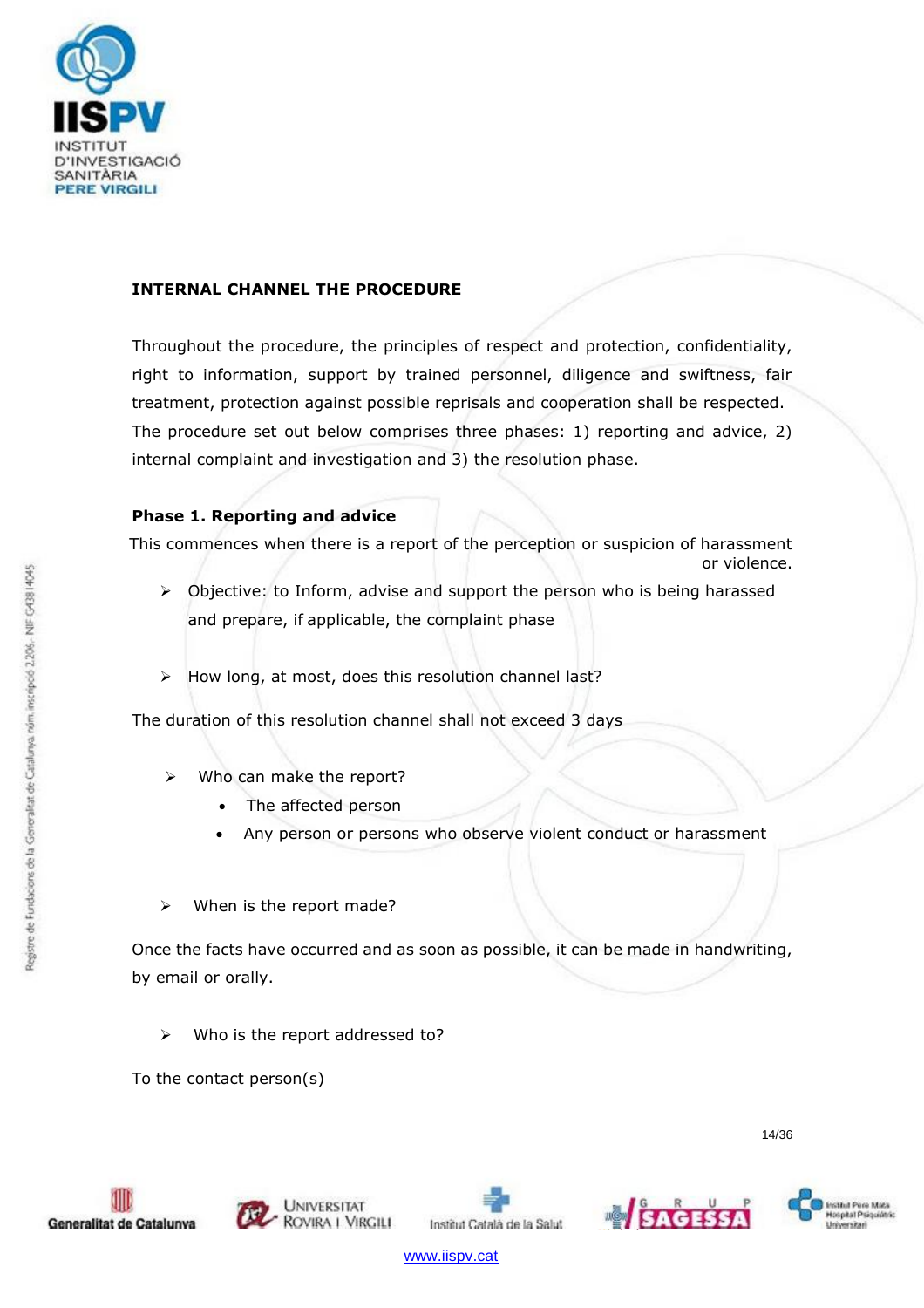

# ➢ What actions will the contact person take?

He or she will inform and advise the affected person, support him/her throughout the process and propose interim and/or preventive measures.

➢ What are the possible outcomes of Phase 1?

a) The affected person decides to file a complaint. The contact person offers her/him advice and support to file the complaint.

b) The affected person decides not to file a complaint and the contact person finds that there has been some evidence of harassment or violence. In this case, the company is notified so that it can take the necessary measures to deal with the evidence received, respecting the right to confidentiality of the persons involved.

c) The affected person decides not to file a complaint and the contact person finds that there has not been any evidence of harassment or violence. If this is the outcome, the case is closed and no further action is taken.

In any case, a record is logged of the actions carried out which will appear in the follow-up report.

 $\triangleright$  Custody of the documentation: how and by whom.

If there is documentation, the contact person will be responsible for the management and custody thereof, guaranteeing confidentiality at all times.

If the affected person decides not to pursue the case, all of the documentation he/she has provided will be returned to him/her.

If the affected person decides to continue with the complaint actions, the documentation will be added to the investigation case file.

# **Phase 2. Internal complaint and investigation**

15/36









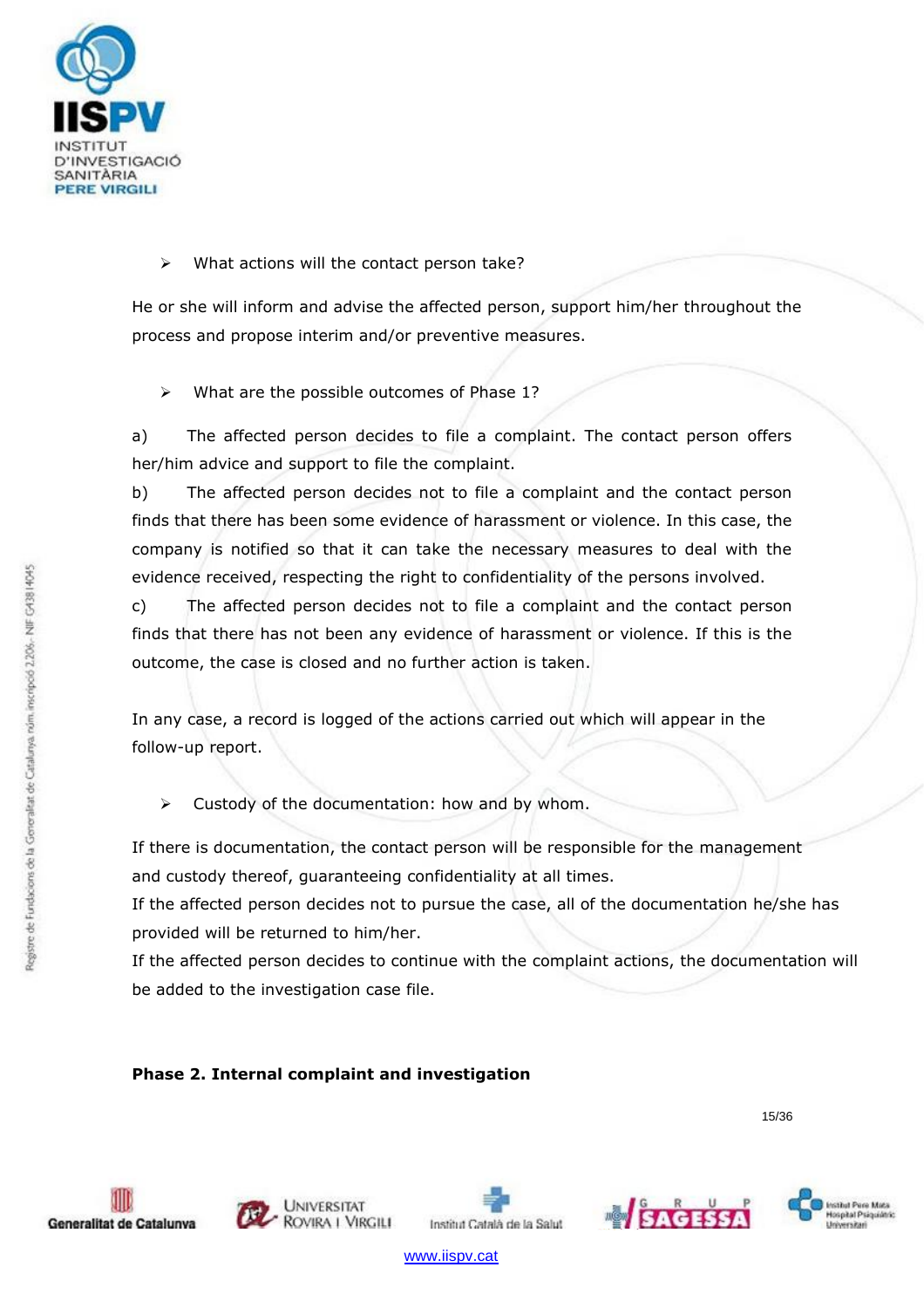

This phase commences at the moment when the affected person files the complaint.

- ➢ Objective: to thoroughly investigate the facts and issue a report on the basis of the statements set out in the complaint and to propose, if appropriate, the intervention measures that are considered appropriate.
- ➢ Who files the complaint?

The complaint is filed by the affected person.

➢ Who drafts the complaint?

It must be submitted in writing in the format included in Annex 8.9: "Internal complaint template".

➢ To whom is the complaint submitted?

The duly completed internal complaint form will be submitted to one of the internal members of the company who is a member of the investigating committee.

What steps will the investigating committee take?

The committee's role encompasses the following:

- To analyse the complaint and the supporting documentation.
- Interview the person filing the complaint, with the person against whom it is brought, and with the witnesses, if any.
- Assess whether interim measures are needed.
- Issue a report which shall include the conclusions *<sup>″</sup>* arrived at and propose the corrective measures that are deemed appropriate. The report template is included in the Annexes.











16/36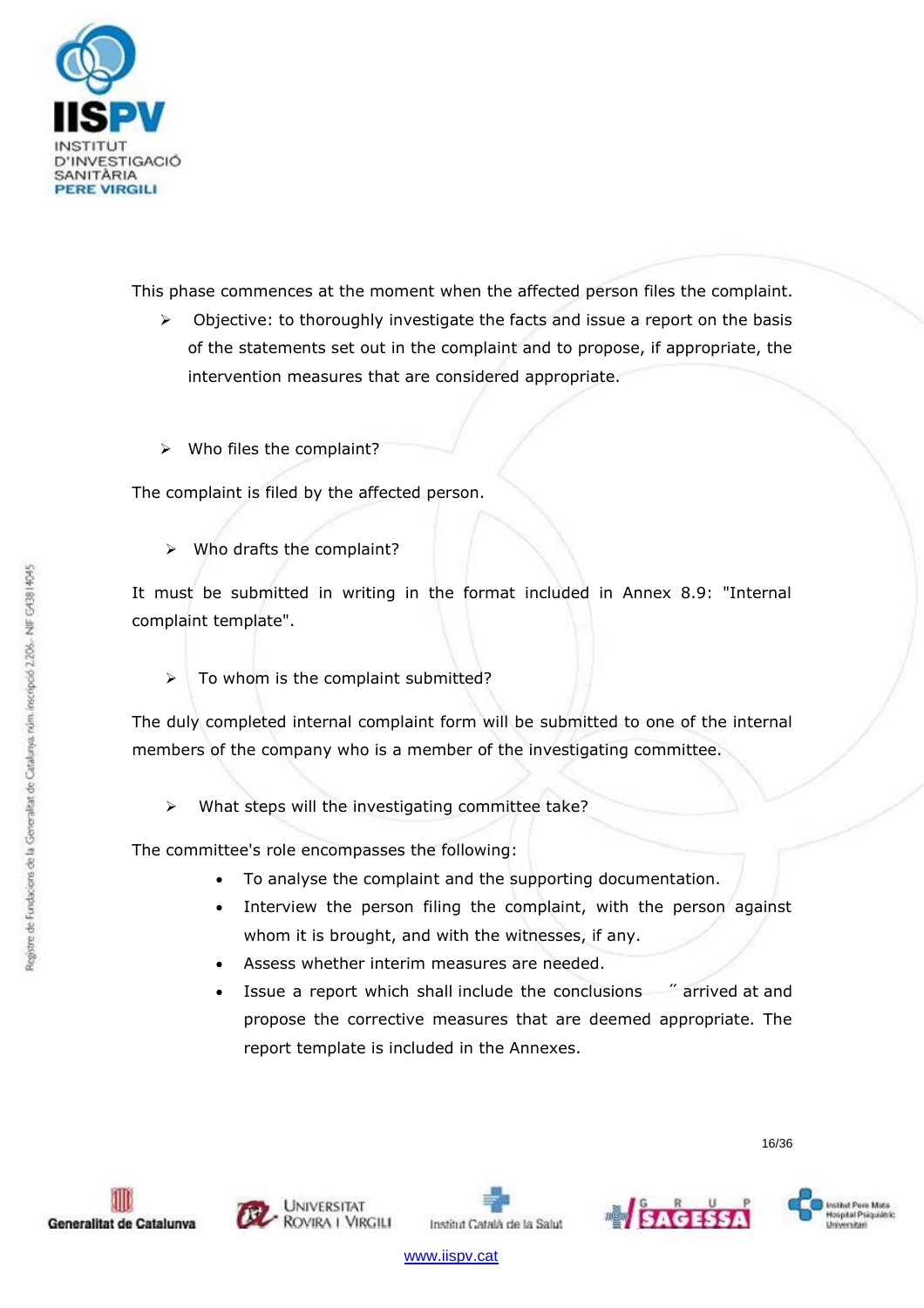

Everyone involved in the process is under an obligation to maintain strict confidentiality and secrecy and must not transfer or disclose information about the content of complaints filed or resolved or in the process of investigation. The assignment of identifying number codes is recommended to preserve the identity of both the person allegedly harassed and the alleged perpetrator.

➢ Who manages the report file?

The investigating committee, guaranteeing at all times the confidentiality of all of the documents. The company will provide the committee with the means necessary to make this custody effective.

The report will be sent to the company management or to the person who it appoints to resolve it.

# **Phase 3. Resolution**

Based on the report prepared by the investigating committee, the company management, or the person with delegated authority thereby will issue a resolution of the case.

➢ What are the possible outcomes?

a) There is sufficient proven evidence of a situation of violence or harassment. In this case, the appropriate corrective measures will be taken, which may include the commencement of disciplinary proceedings by the company, taking into account that in the event of disciplinary proceedings it is necessary to act in accordance with the provisions of the Workers' Statute as well as the applicable collective agreement. In any event, a review shall be conducted of the employment situation of the informant in the last analysis.

17/36









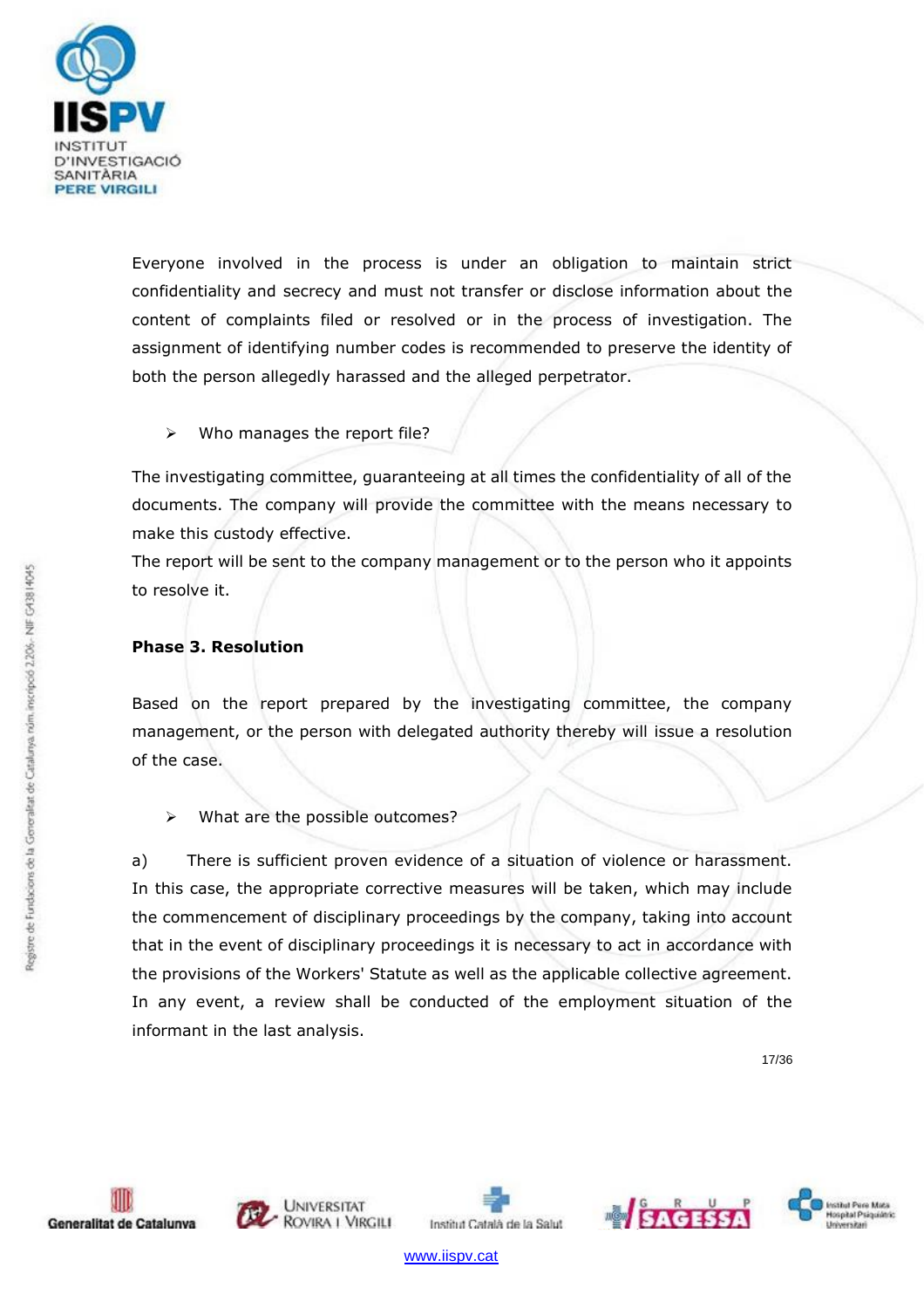

**EBF VIR There is insufficient proven evidence of a situation of violence or harassment. In this** case the complaint will be closed. If it is deduced from the investigation that any offence other than that of harassment that is defined in the laws or regulations currently in force or in collective agreements has been committed, (such as the case of a false complaint, among others), the relevant disciplinary action may be taken.

- ➢ What must be included in the resolution?
	- Identifying details of the informant
	- Identifying details of the person against whom the complaint is filed
	- Grounds of the complaint
	- Statement of the facts
	- Conclusions of the investigating committee
	- Action taken on the basis of the above
- ➢ To whom shall the resolution be addressed?
- A copy of the resolution shall be issued to:
	- The informant
	- The person against whom the complaint is made
	- ➢ What is the maximum duration of the investigation and resolution phases?

The duration of this resolution channel shall not exceed 20 days

# **EXTERNAL CHANNELS ADMINISTRATIVE AND JUDICIAL**

The external channels are the official administrative channel (Work Inspection) and the courts of law.

# **Administrative channel**

Anyone with knowledge of facts that may constitute an infraction in matters within the scope of the powers of the ITSS [Work and Social Security Inspectorate] may request the services of work inspectors through a written complaint to the Provincial Work and Social Security Inspectorates.

18/36









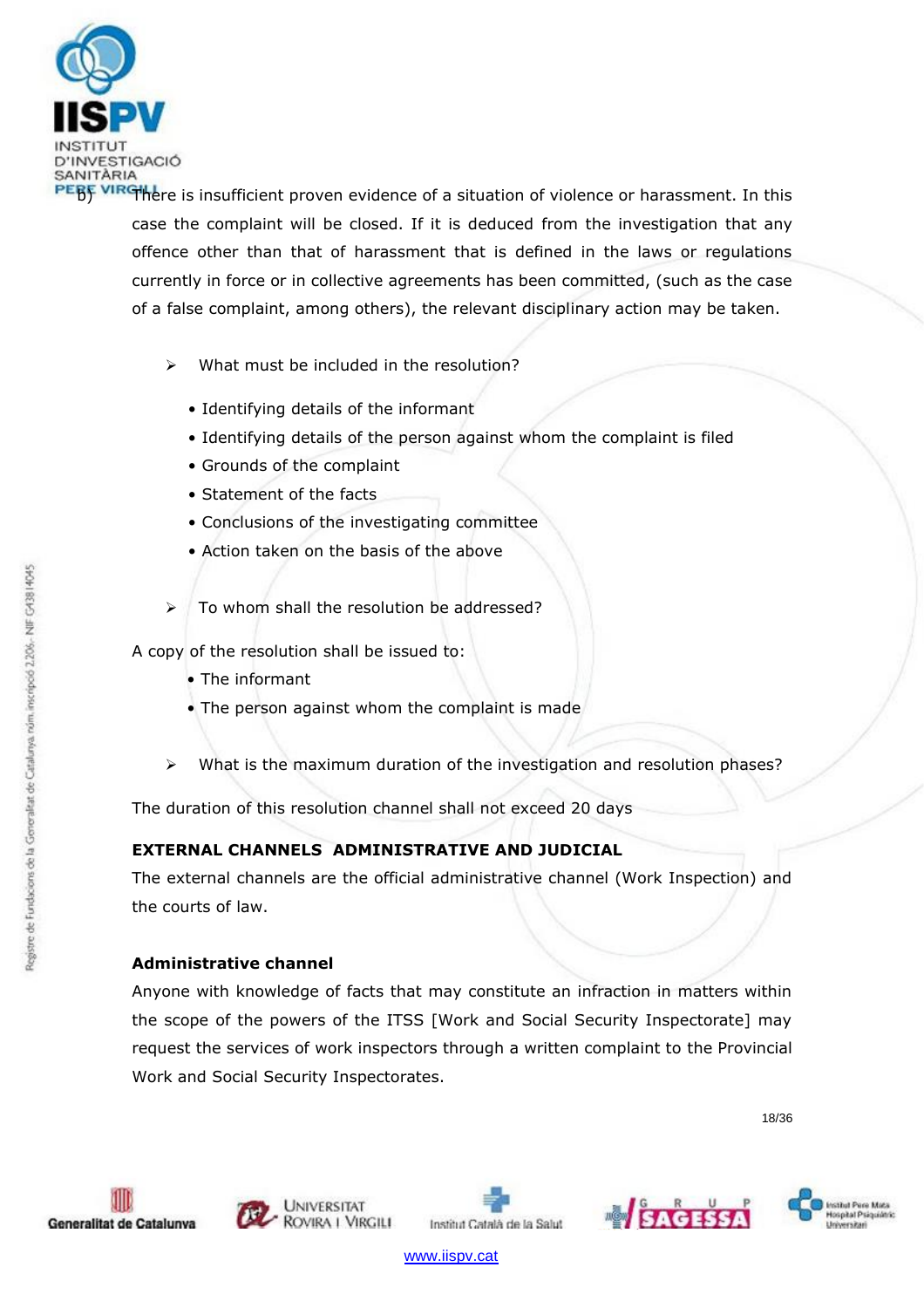

The remit of the Work Inspectorate consists in investigating what action the company has taken in response to its knowledge of some facts of harassment.

In the matter of harassment, the Work Inspectorate does not inspect the individual who allegedly committed the harassment, but the company, as the body with the duty to ensure that:

• the work structure and conditions are appropriate and impede the occurrence of harassment;

• there are mechanisms in place in the organisation that impede and prevent these cases of harassment, and

• that all the communications and complaints that are submitted are investigated. In certain cases, the Work Inspectorate itself will formally inform the company of these facts.

# **Via the Courts and Tribunals**

There are two possible ways in which a case of harassment may be brought before the courts and tribunals: it may be brought before an employment tribunal and as a criminal case before a court of law.

The case may be brought to court by the party directly

(affected person/injured/interested party)

or ex oficio (Investigating Judge/Prosecution Service)

## o **Labour courts and tribunals**

From the point of view of labour law, the Law 36/2011, which regulates the jurisdiction of labour courts and tribunals, provides for a specific form of procedure in articles 177 et seq, for the protection of fundamental rights and public freedoms.

# o **Criminal jurisdiction**

Harassment in the workplace can constitute a criminal offence. Occupational harassment is codified as a criminal offence in article 173 of the Organic Law 10/1995, of the Criminal Code.



Generalitat de Catalunva





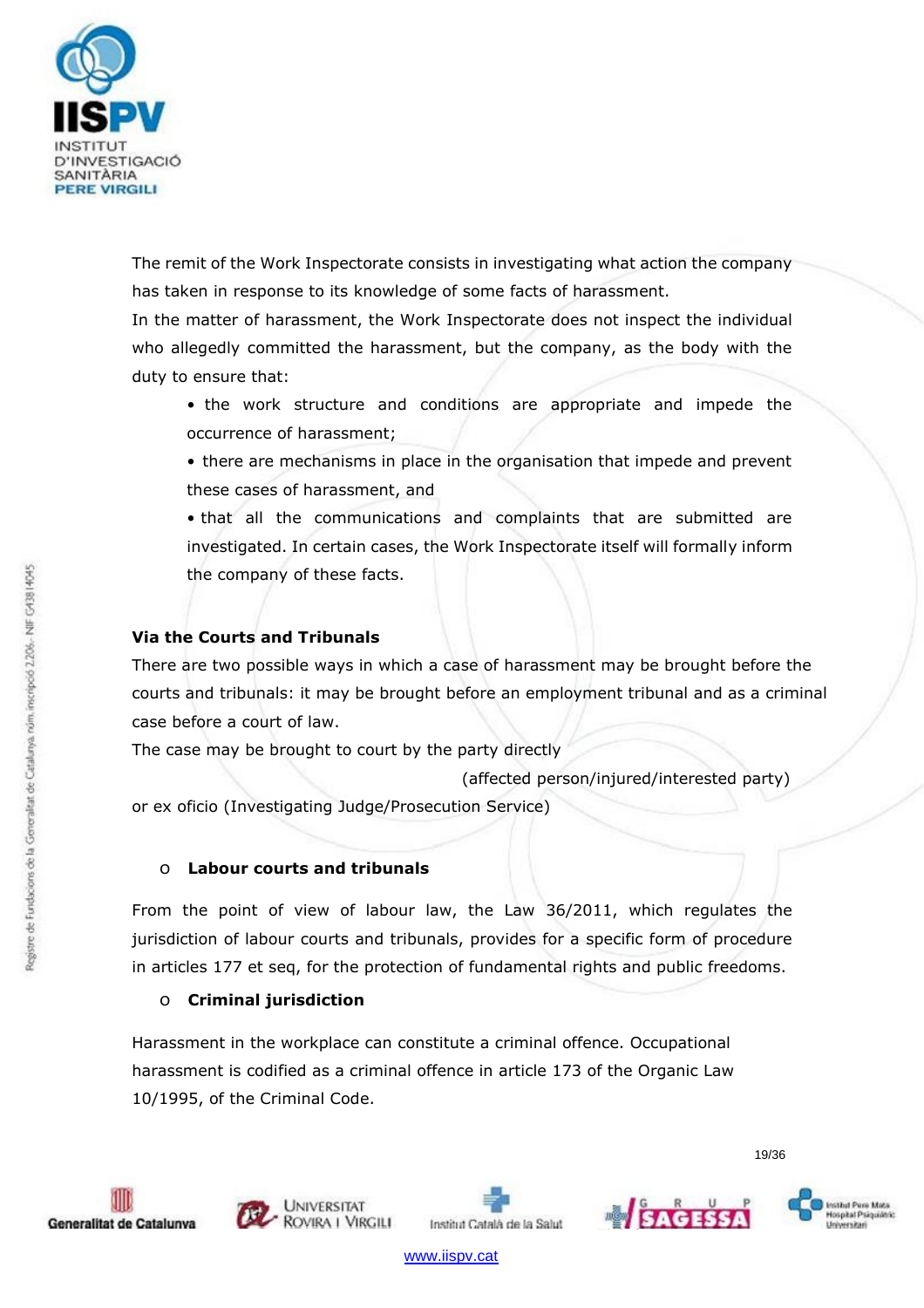

# **AWARENESS-RAISING, INFORMATION AND TRAINING IN THE PROTOCOL**

With the drafting of this protocol and its dissemination, everyone in the company must know that certain behaviours and attitudes WILL NOT BE TOLERATED, and that the company has mechanisms to take immediate measures if it occurs.

An important tool for awareness-raising and sensitisation with regard to the issue of harassment will be the dissemination of this Protocol. To achieve this, the company will use the following channels:

- Distribution of a copy of the protocol to everyone in the company
- Issuance of a copy of the protocol whenever a contract of employment is executed.
- Posting notices of measures for the prevention of harassment and violence in the workplace on noticeboards
- Posting the list of relevant person(s) on the bulletin board to request information and /or report a situation of harassment or violence.
- Posting on the noticeboard the list of people who make up the investigating committee to file the internal complaint.

## **With regard to training actions:**

• There will be basic training for all workers with the aim of raising awareness of harassment and violence in the workplace, what their rights and responsibilities are in this regard, what is the company's prevention policy, measures to prevent harassment and violence and the internal processes that the company has in place to combat them, as well as external ones.

• For people with direct responsibilities in the process, in addition to the above topics, which are generic for everyone, they will receive training on their specific role in the prevention of harassment, and guidelines for action to assist people suffering from harassment (communication and conflict management skills).

## **FOLLOW-UP AND ASSESSMENT OF THE PROTOCOL**

The protocol will be monitored to rectify any actions that require it. To carry out the monitoring, the contact person will draw up an annual report.

20/36









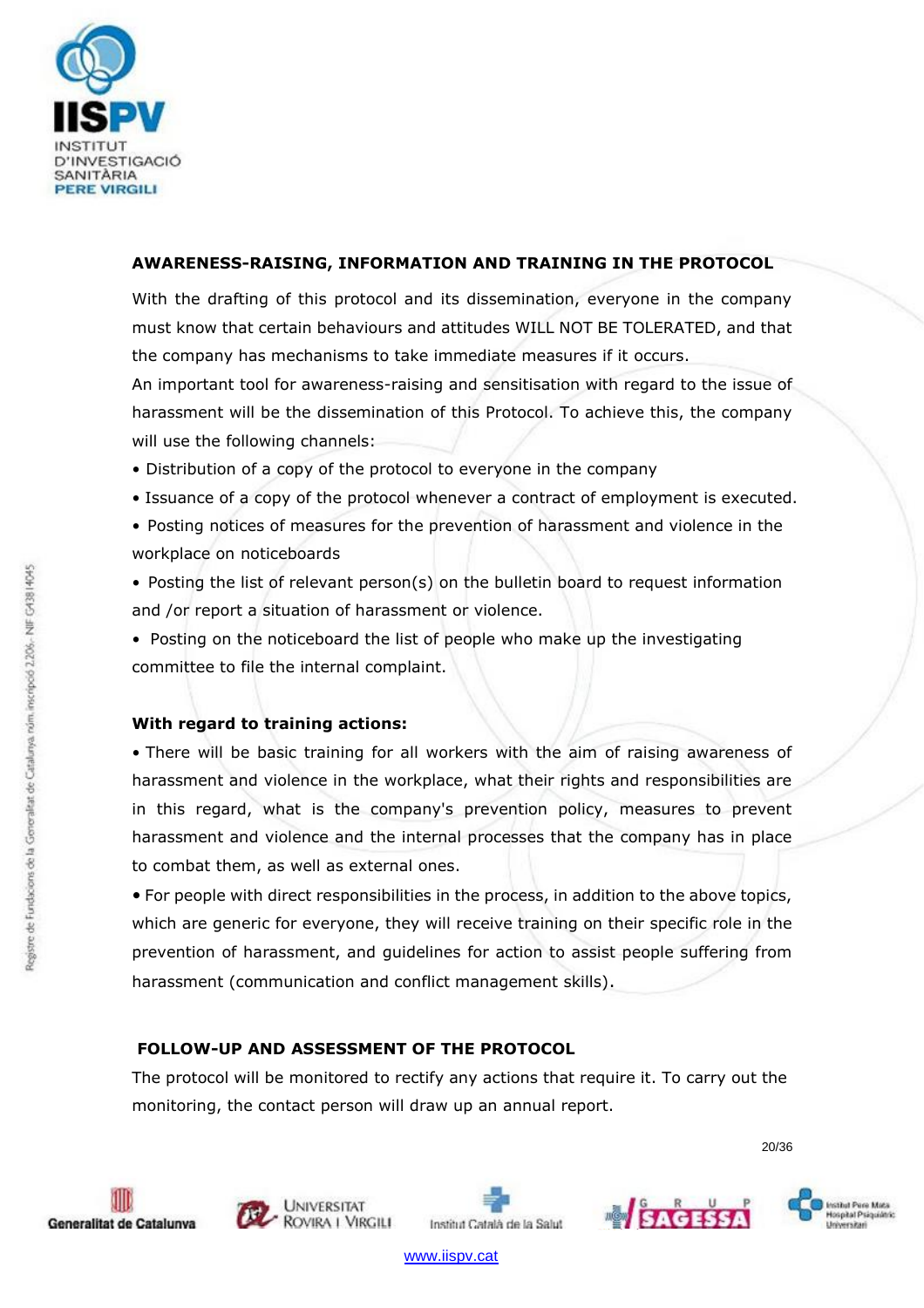

The report shall contain:

- The number of actions taken to inform, raise awareness and train the workforce in the protocol
- The number of situations of harassment detected in the company
- The number of situations of harassment communicated and/or reported
- Number of cases resolved
- Average of cases resolved within the established time frame

Furthermore, this protocol will be reviewed, with the participation of everyone concerned, every 2 years. The aim of the review will be to improve, amend or include in the protocol any additional sections that are deemed necessary.

21/36

**SAGESS** 



[www.iispv.cat](http://www.iispv.cat/)

Institut Català de la Salut

**UNIVERSITAT** 

ROVIRA I VIRGILI

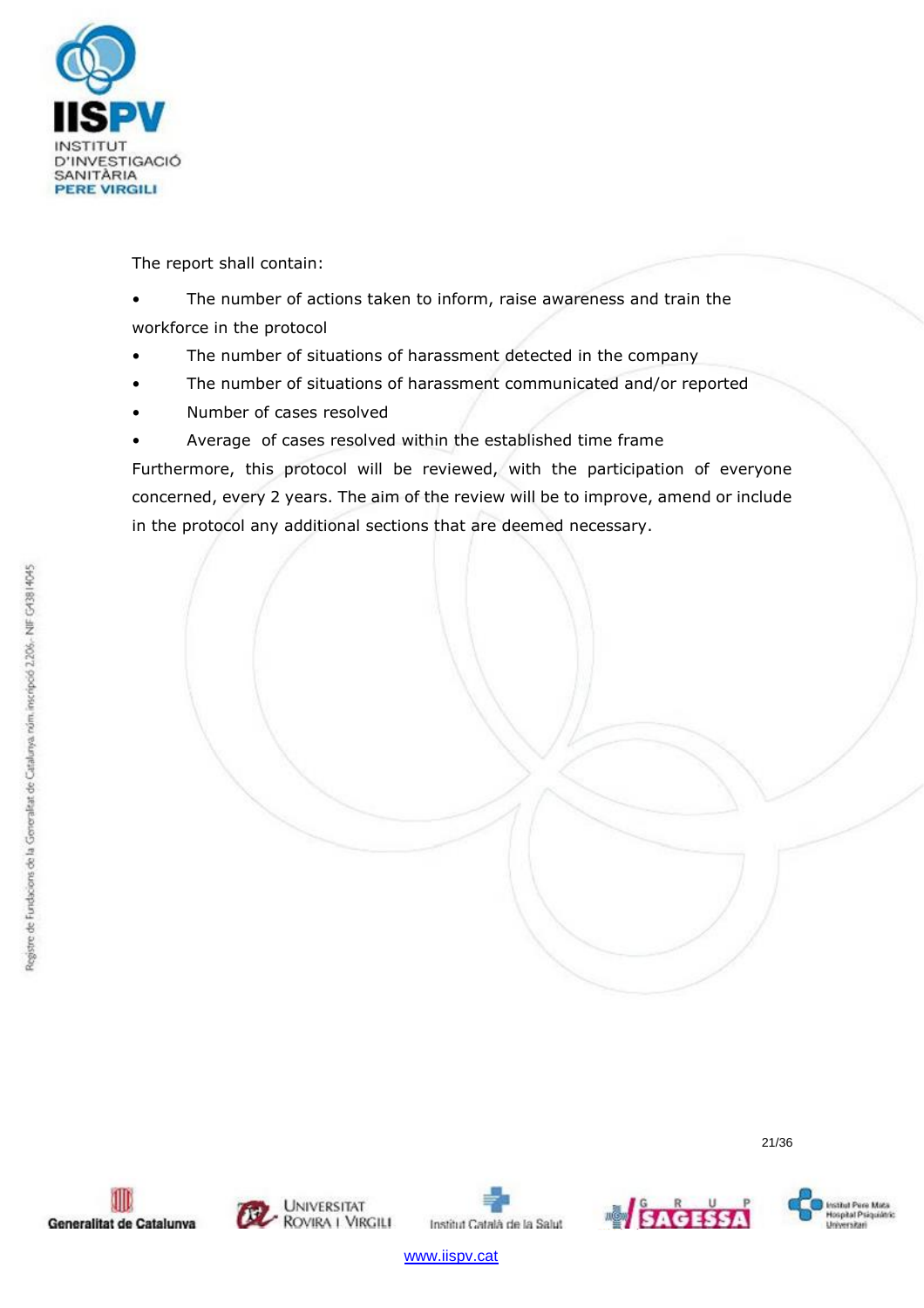

# **CONSULTATION AND PROTOCOL AGREEMENT FOR THE PREVENTION AND APPROACH OF HARASSMENT AND VIOLENCE AT WORK**

#### Dear Sirs,

In compliance with article 33.1 of Law 31/95 on the Prevention of Occupational Risks, which establishes that the employer must consult workers on the adoption of decisions relating to the organisation and implementation of protection activities and prevention of occupational hazards in the company, we present this:

PROTOCOL FOR THE PREVENTION AND TACKLING OF HARASSMENT AND VIOLENCE AT WORK We ask that if you have any comments and/or contributions regarding this matter, please send the corresponding report within 15 days in accordance with point 3 of article 36 of Law 31/95. Please sign this letter in duplicate as an acknowledgment of receipt. With compliments,

Received:

Date:

Signed

22/36







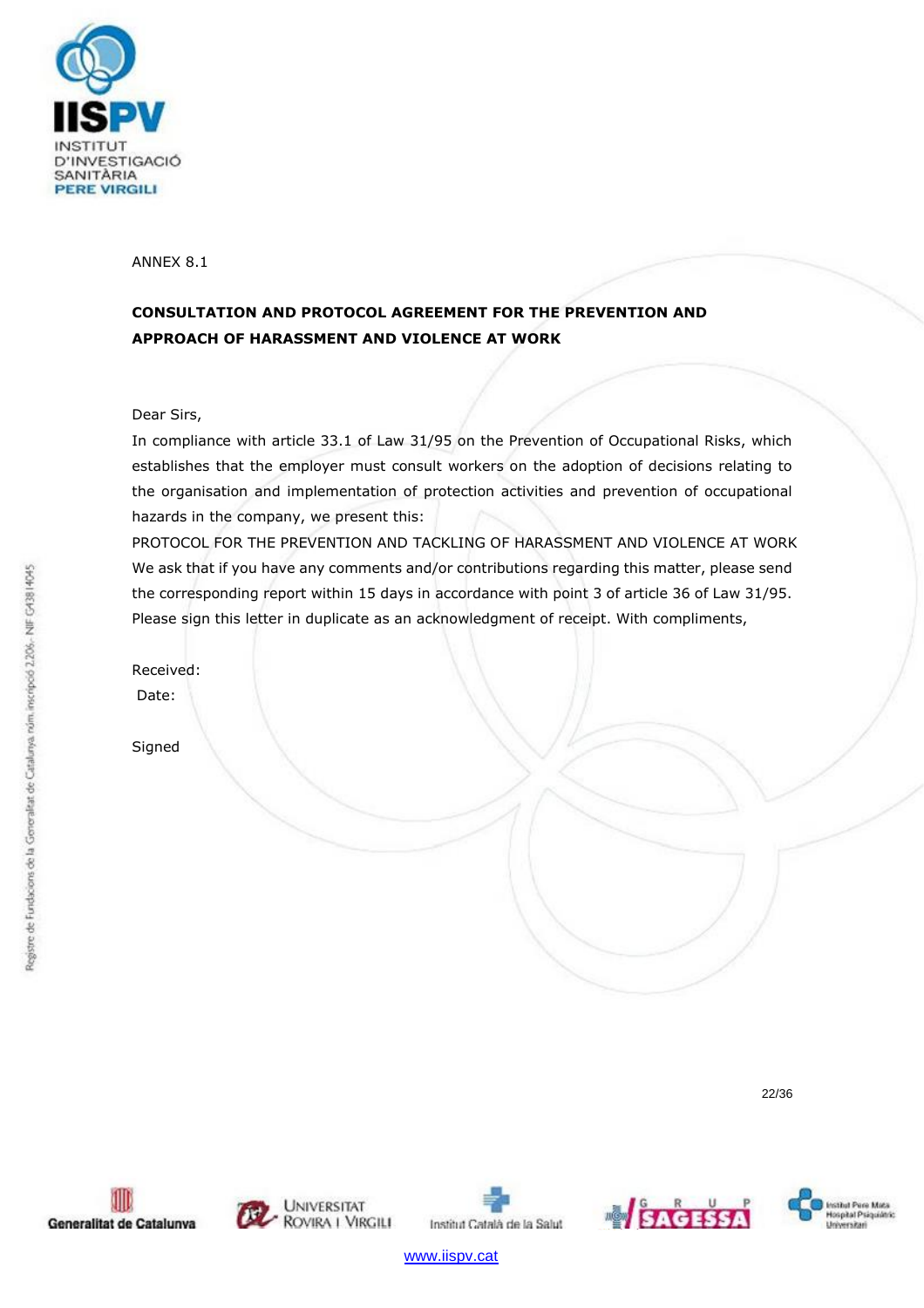

#### **CORPORATE CODE OF ETHICS**

This code sets out to be a manifesto of the shared and recognised values of the PERE VIRGILI HEALTH RESEARCH INSTITUTE

The document, as well as a list of prohibitions and mandatory requirements, presents the position of the company PERE VIRGILI HEALTH RESEARCH INSTITUTE FOUNDATION against harassment and violence at work.

The behaviour of every person who works at the PERE VIRGILI HEALTH RESEARCH INSTITUTE FOUNDATION must be based on mutual respect, which is why:

• All workers have an obligation to treat their colleagues, superiors and subordinates with respect, dignity and fairness.

• No employee shall be discriminated against on the grounds of race, religion, age, nationality, gender, or any other personal or social condition beyond his or her condition of merit and ability.

• Any conduct or gesture that may be considered physical, psychological, moral, or abusive harassment, as well as any other conduct that may create an intimidating or offensive environment toward the rights of individuals, shall be rejected.

• If a person believes they or another person is the object of or is aware of any breach or bad practice in the performance of professional activities, s/he must report this through the different formal channels available to the company (health surveillance or risk prevention service, contact person and/or employer). Special care will be taken that these channels allow, at all times, and by any worker, the ability to ask for information or advice or report breaches of the provisions of this code, without fear of retaliation. It is also important to note at this point that the confidentiality of data is guaranteed.

23/36









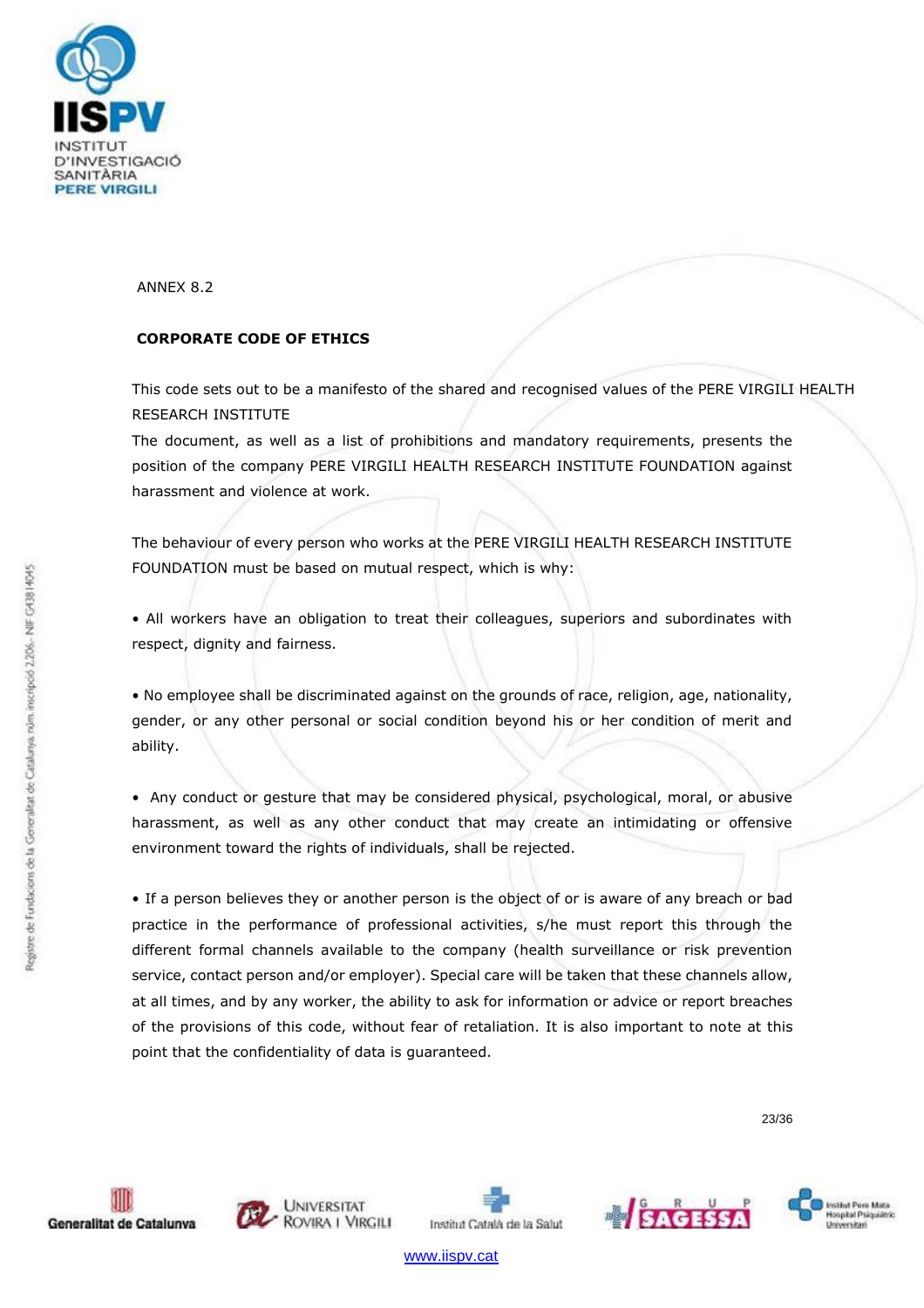

• No one, regardless of level or position, is authorised to ask a worker to contravene the provisions of this code. No worker can justify improper conduct by appealing to a higher order or claiming ignorance of the code.



24/36









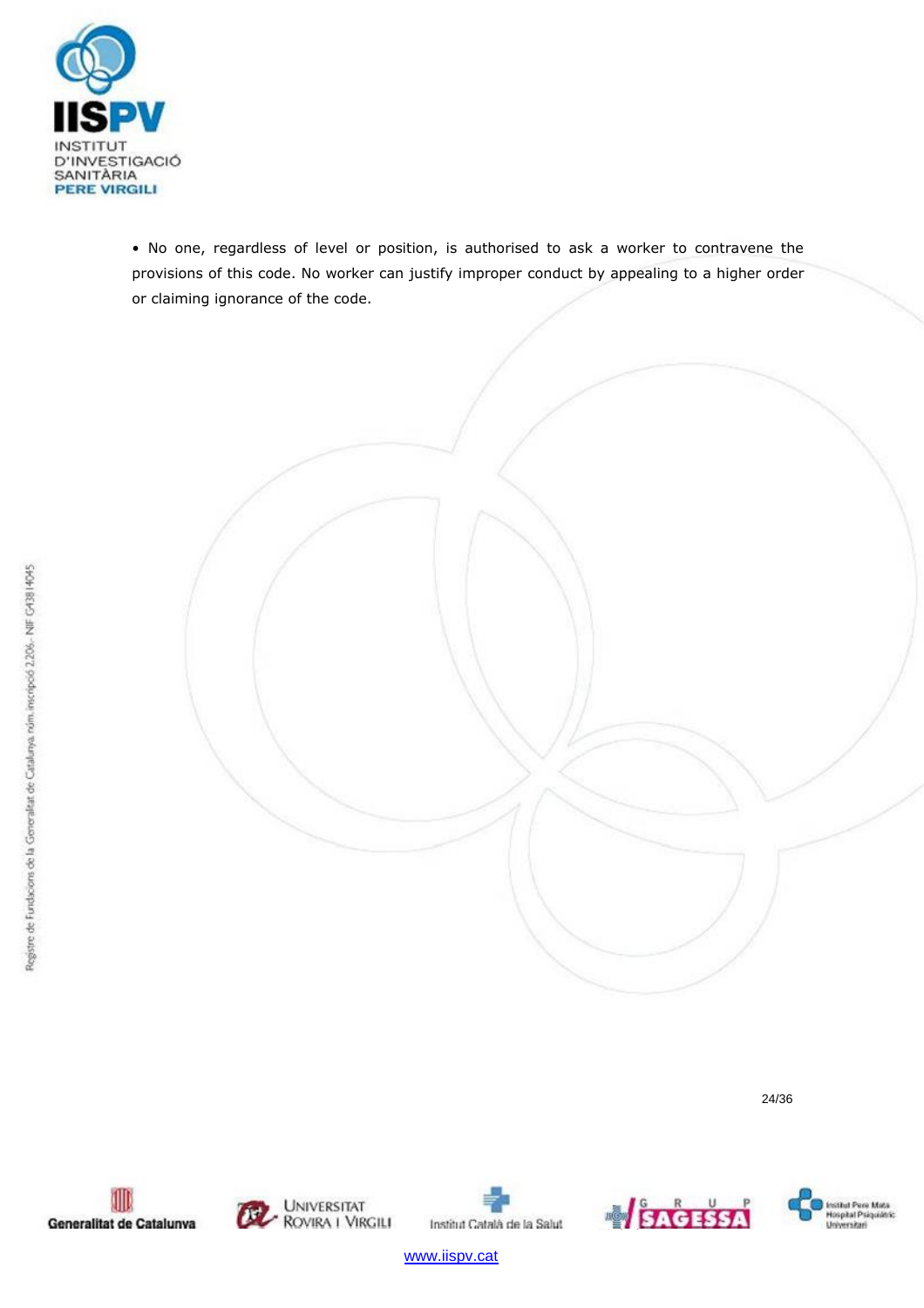

# **POLICY FOR THE PREVENTION OF HARASSMENT AND VIOLENCE AT WORK IN THE COMPANY**

The PERE VIRGILI HEALTH RESEARCH INSTITUTE FOUNDATION ensures a proactive attitude towards harassment and/or violence at work. To this end, a series of instruments and strategies are adopted to deal with these risks:

-Integration and effective equality of women in the work environment as defined in the "Company Equality Plan"

-Culture of zero tolerance of harassing and/or violent behaviour and offensive, discriminatory and/or abusive attitudes. This is reflected in the "Company Code of Ethics"

- Individual undertaking declaration committing to the prevention of harassment and violence with the further commitment on the part of the company's workers to create healthy working environments

- Protocol for the prevention of and response to harassment and violence in the workplace

- Carrying out awareness-raising, information and training actions on harassment and/or violence

- Monitoring and assessment of the protocol for the prevention of and response to harassment and violence in the workplace

- Encouraging smooth communication between employees and managers
- Promotion of a participatory form of leadership

25/36







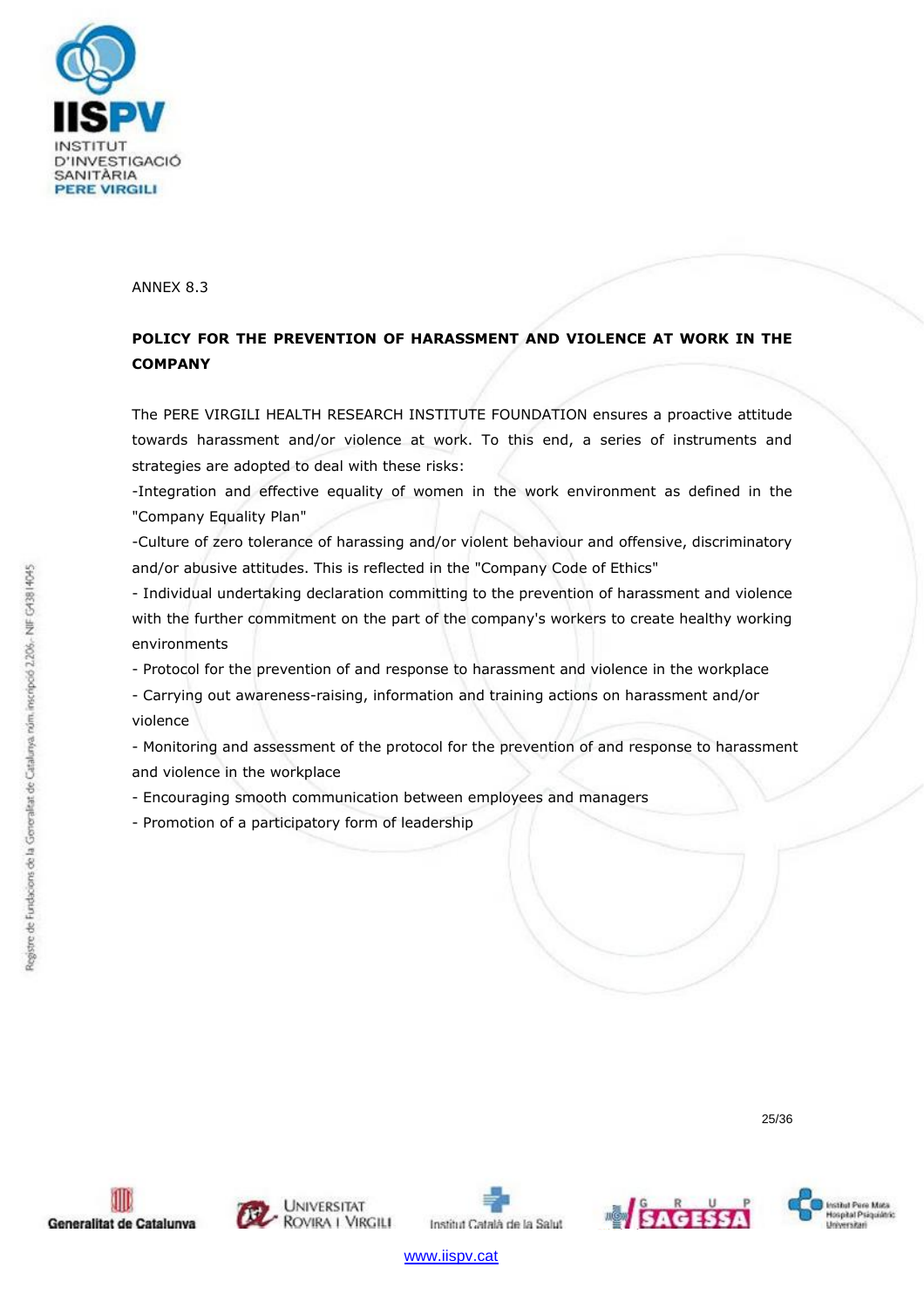

# **INDIVIDUAL STATEMENT OF COMMITMENT TO THE PREVENTION OF HARASSMENT AND VIOLENCE AND INVOLVEMENT TO CREATE HEALTHY WORKING ENVIRONMENTS**

| Full name                     |                   |
|-------------------------------|-------------------|
| Tax ID no.                    |                   |
| As an employee of the company | . I HEREBY STATE: |

That I assume my responsibility and therefore undertake to refrain from any actions that may be offensive, discriminatory or abusive, and to identify the factors that contribute to creating a harassment-free work environment.

That I promise to support those colleagues who may be in a situation of harassment and are assessing whether to report it.

That I undertake to report possible situations of harassment or violence and to cooperate in the investigation of an internal report of harassment or violence.

• My explicit undertaking to adopt the protocol as a guide for the prevention of any form of violence in the workplace.

**Signature** 

[insert date\_

26/36



Generalitat de Catalunya

**UNIVERSITAT** ROVIRA I VIRGILI



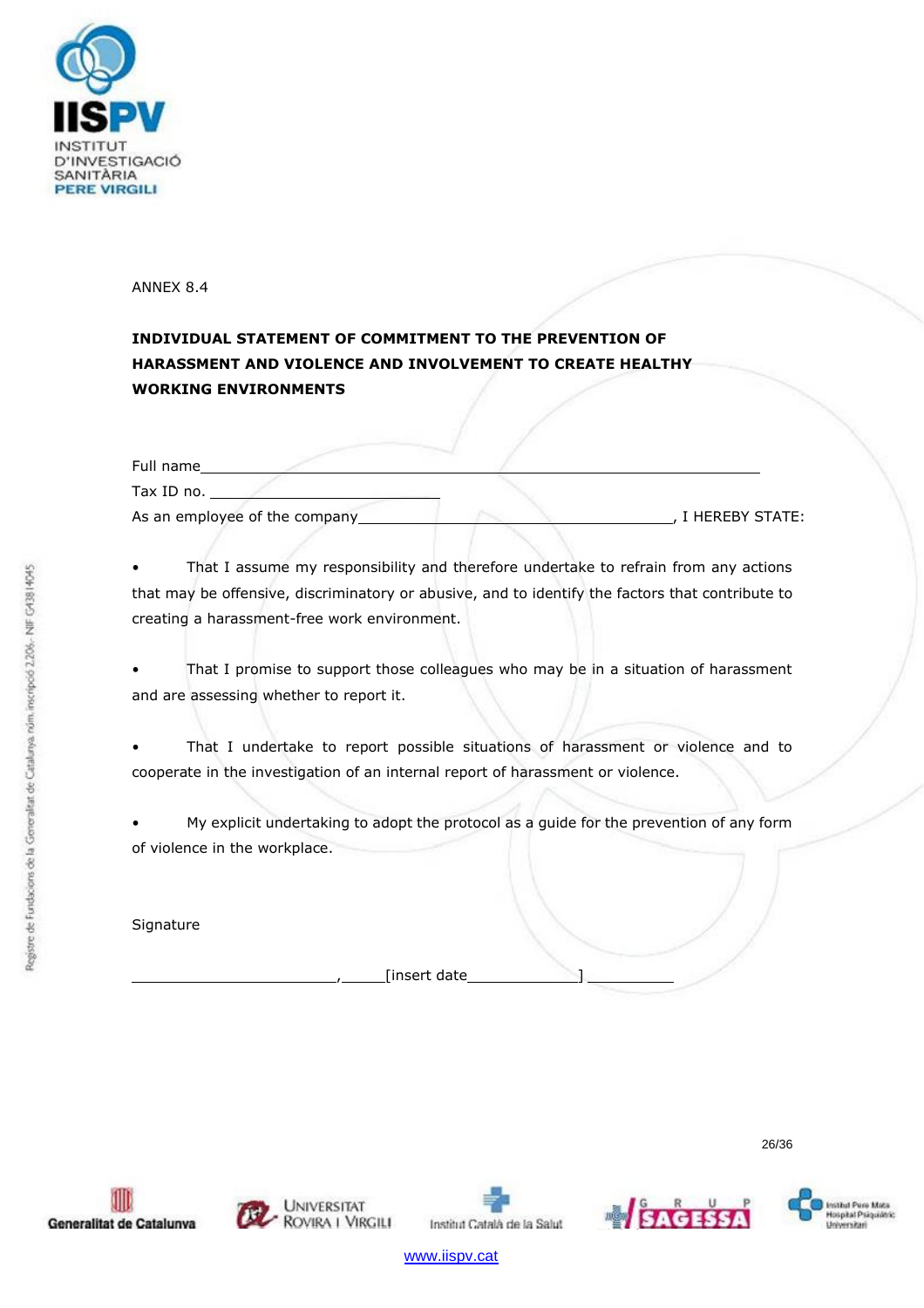

## **CONSULTATION OF THE WORKERS ON THE APPOINTMENT OF THE CONTACT PERSON(S)**

#### Dear Sirs,

In compliance with article 33.1 of Law 31/95 on the Prevention of Occupational Risks, which establishes that the employer must consult workers on the adoption of decisions relating to the organisation and implementation of protection activities and prevention of occupational hazards in the company, we inform you that:

The company plans to appoint the following worker(s) as CONTACT PERSON(S)

Elisabet Galve Aixa (elisabet.galve@gmail.com)

Anna Rull Aixa (anna.rull@iispv.cat)

These people are considered to have the necessary skills to provide support in the process of tackling and resolving harassment or violence and the company is committed to providing them with specific training in this respect.

We ask that if you have any comments and/or contributions regarding this matter, please send the corresponding report within 15 days in accordance with point 3 of article 36 of Law 31/95. Please sign this letter in duplicate as an acknowledgment of receipt. With compliments,

Received Date: **Signed** 

27/36

Generalitat de Catalunva







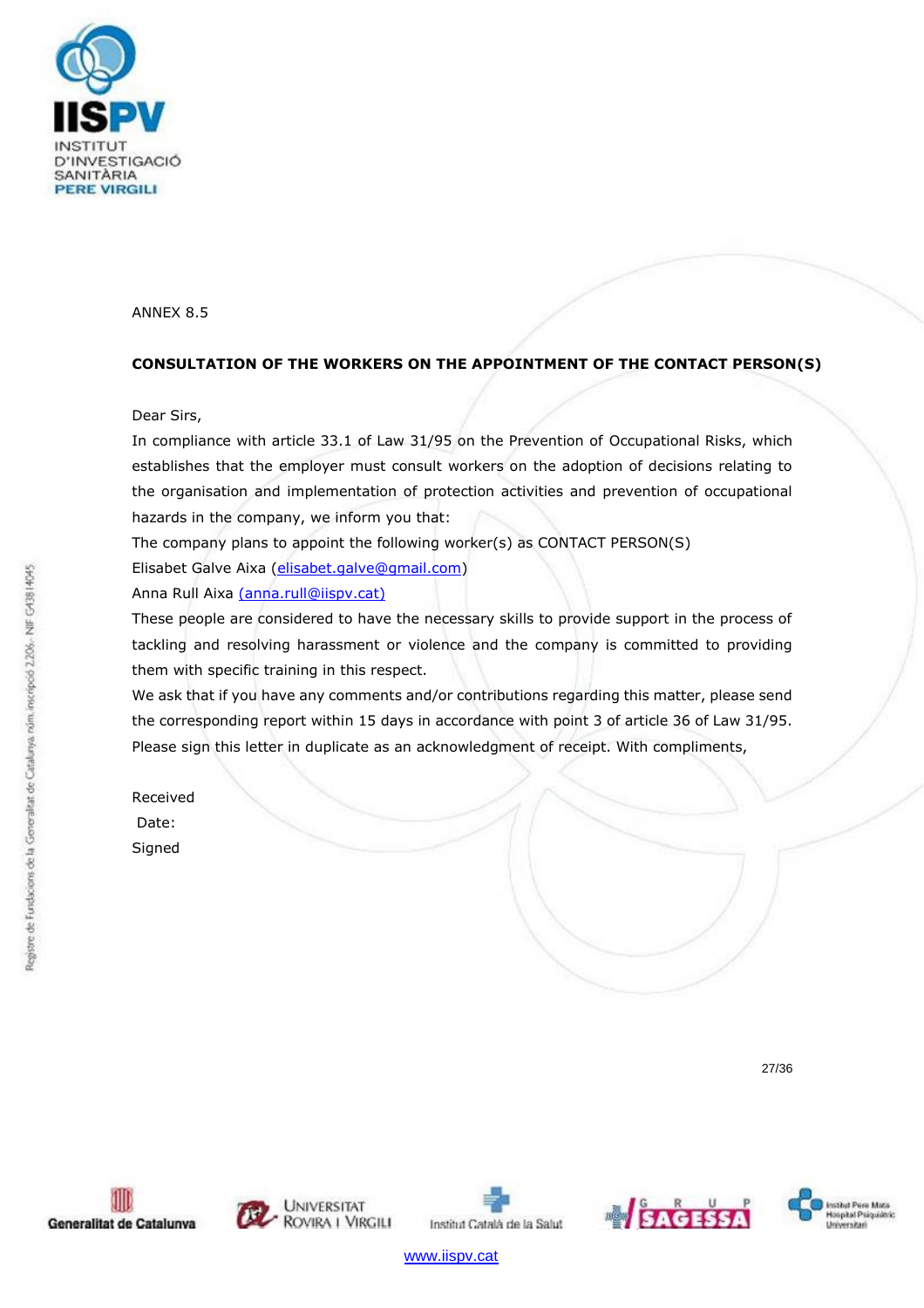

DOCUMENT OF RECORD OF THE APPOINTMENT OF THE CONTACT PERSON(S)



ANNEX 8.7

28/36

**SAGESSA** 







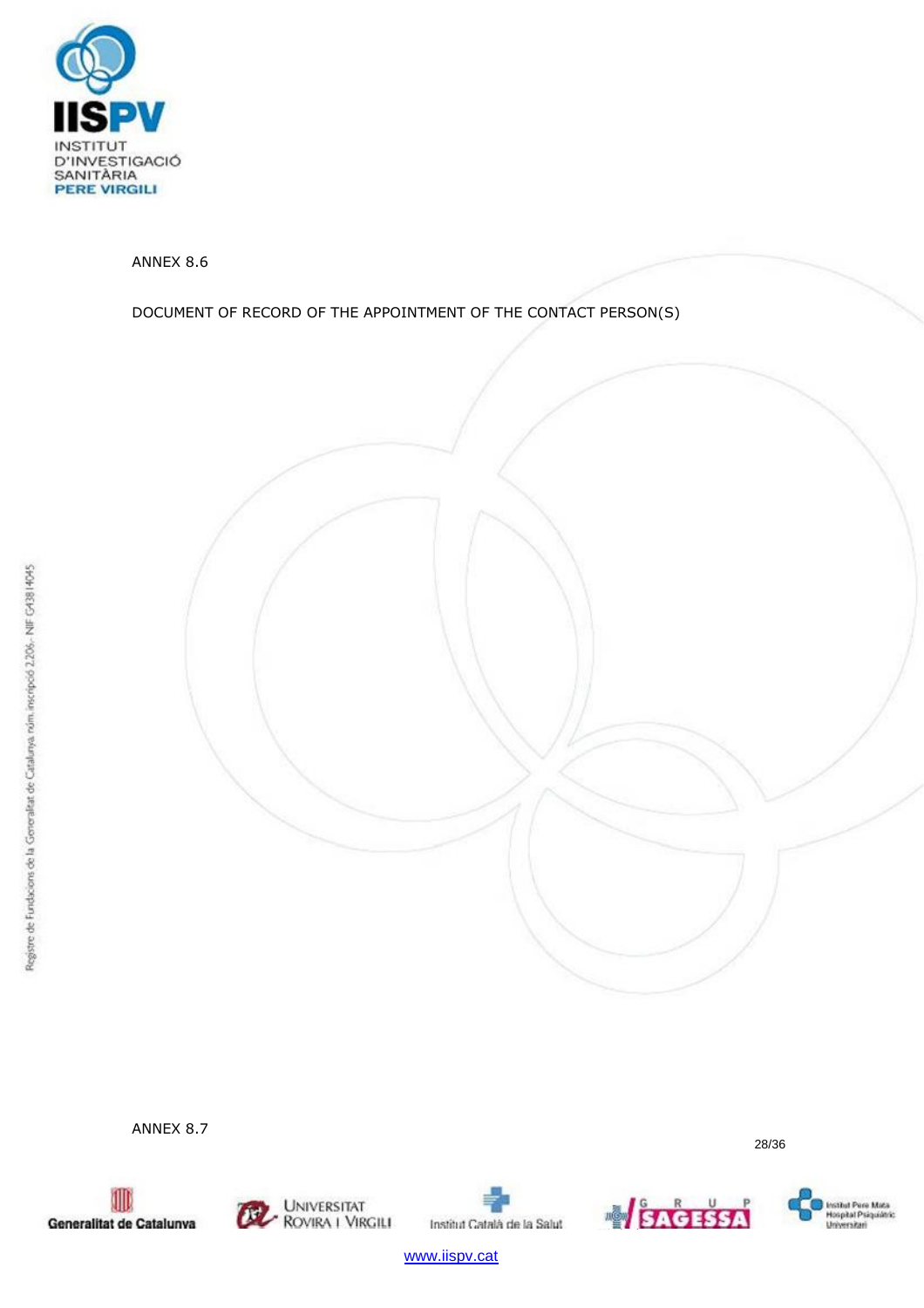

# CONSULTATION OF THE WORKERS ON THE MODEL AND APPOINTMENT OF THE MEMBERS THAT COMPRISE THE INVESTIGATING COMMITTEE

#### Dear Sirs,

In compliance with article 33.1 of Law 31/95 on the Prevention of Occupational Risks, which establishes that the employer must consult workers on the adoption of decisions relating to the organisation and implementation of protection activities and prevention of occupational hazards in the company, we inform you that:

1. It is considered appropriate that the composition of the commission of inquiry should consist of three persons, one of whom shall be one of the persons of reference.

2. Of the possible models of investigating committees (internal, made up of people from the company; external, made up of people or bipartite and mixed bodies, with external and internal composition in the company), the model of investigation committee of the our company will be:

#### INTERNAL COMMITTEE

3. In the event that, in relation to the facts investigated, it can be categorically ascertained that the impartiality of any member (s) of the commission may be compromised because he or she is an implicated party, is a family relative or other similar issues, the company will examine the possibility of creating an ad hoc committee for that specific complaint that will be agreed with the workers' legal representative(s). If no agreement is reached, the most suitable persons will be appointed.

In view of these points, the company intends to appoint the following persons as members of the commission of inquiry.

Member of the investigating committee (full name of contact person):

Elisabet Galve Aixa (elisabet.galve@gmail.com)

Member of the investigating committee (full name of contact person):

Anna Rull Aixa (anna.rull@iispv.cat)

Member of the investigating committee (full name of contact person):

This will depend on each case or situation to be analysed.

These people are considered to have the necessary skills to provide support in the process of tackling and resolving harassment or violence and the company is committed to providing them with specific training in this respect.

We ask that if you have any comments and/or contributions regarding this matter, please send the corresponding report within 15 days in accordance with point 3 of article 36 of Law 31/95.

29/36



Generalitat de Catalunva





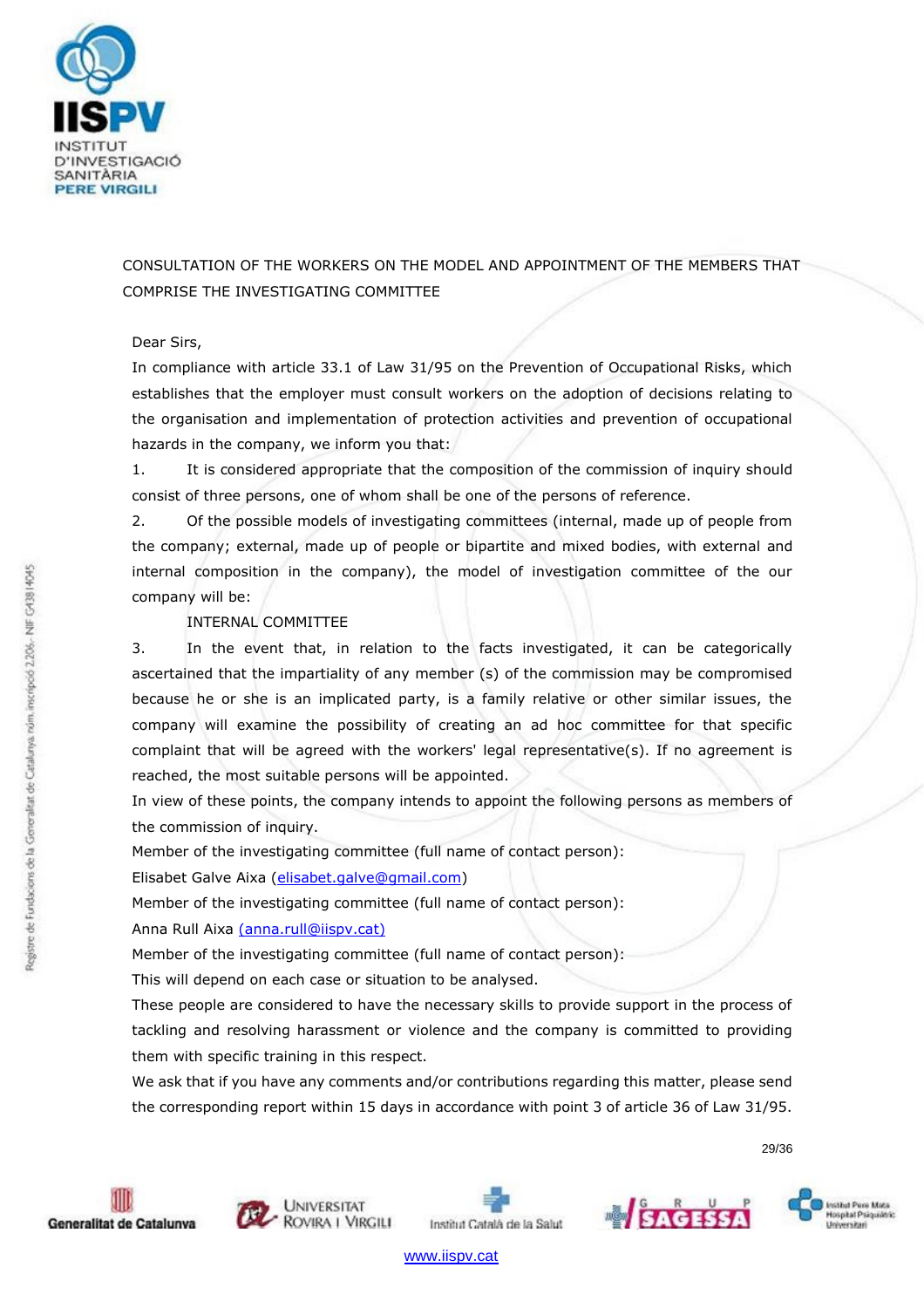

Please sign this letter in duplicate as an acknowledgment of receipt. With compliments,

| Received |
|----------|
| Date:    |
| Signed   |







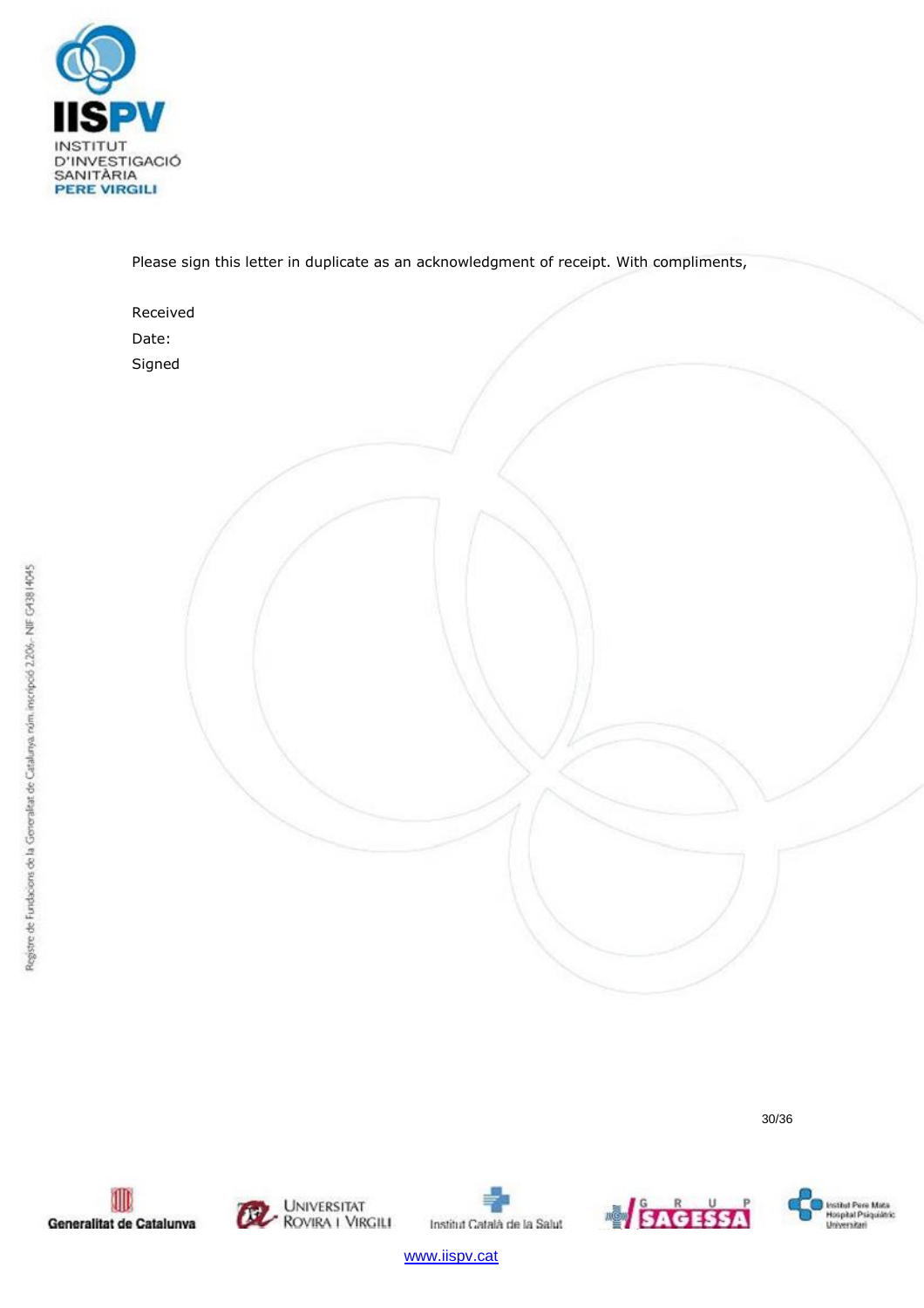

DOCUMENT OF RECORD OF THE APPOINTMENT OF THE PERSONS THAT COMPRISE THE INVESTIGATING COMMITTEE

31/36

**SAGESSA** 



[www.iispv.cat](http://www.iispv.cat/)

Institut Català de la Salut

UNIVERSITAT

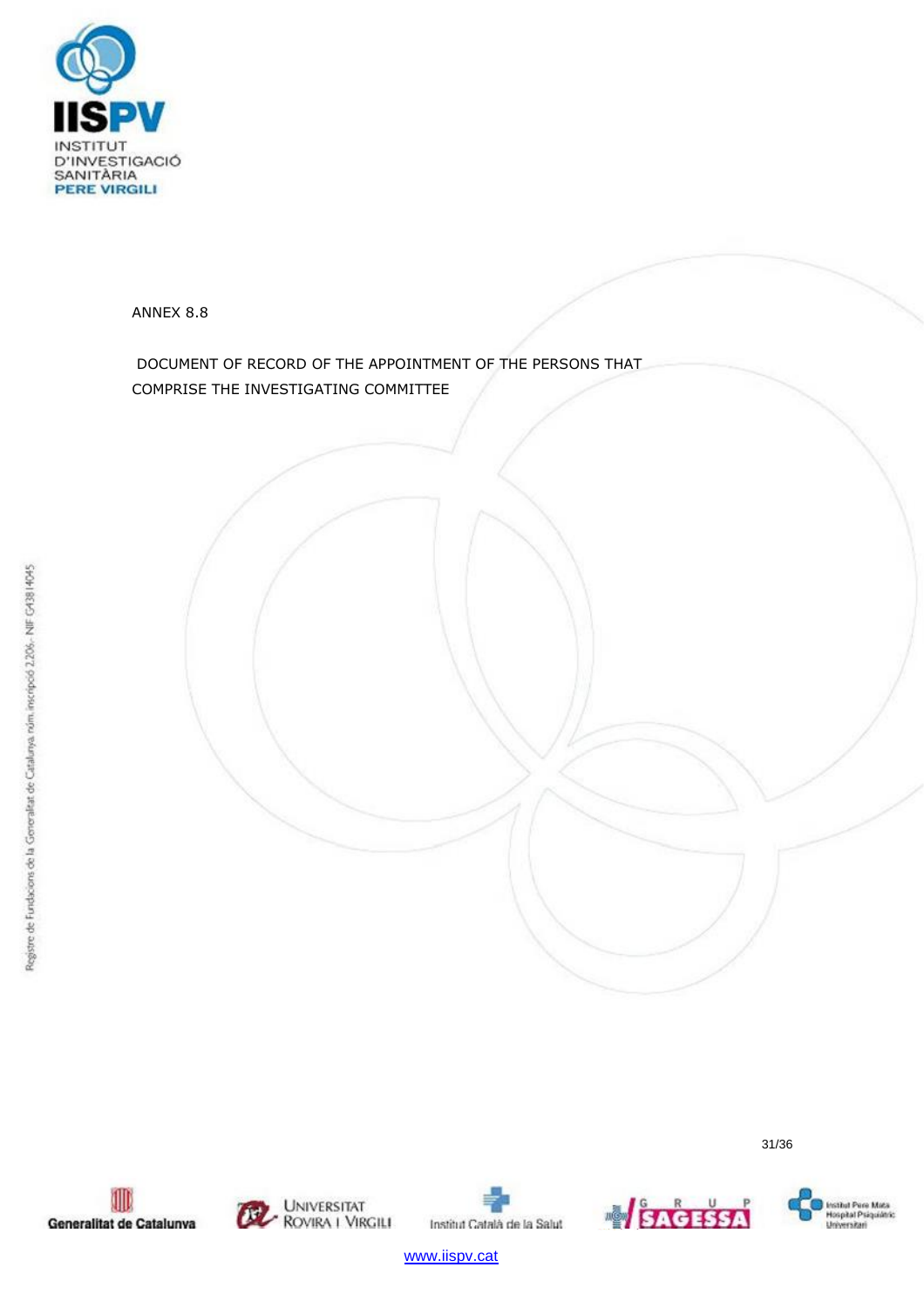

INTERNAL REPORT TEMPLATE

INTERNAL COMPLAINT FORM.

Full name National ID number - DNI Address and work centre Position Contact telephone no. Email address

Details of the person filing the complaint (affected person)

Full name

National ID number - DNI

Address and work centre

Position Contact telephone no. Email address

Description of the facts

(Specify the reason, add supporting documentation, if applicable)









32/36

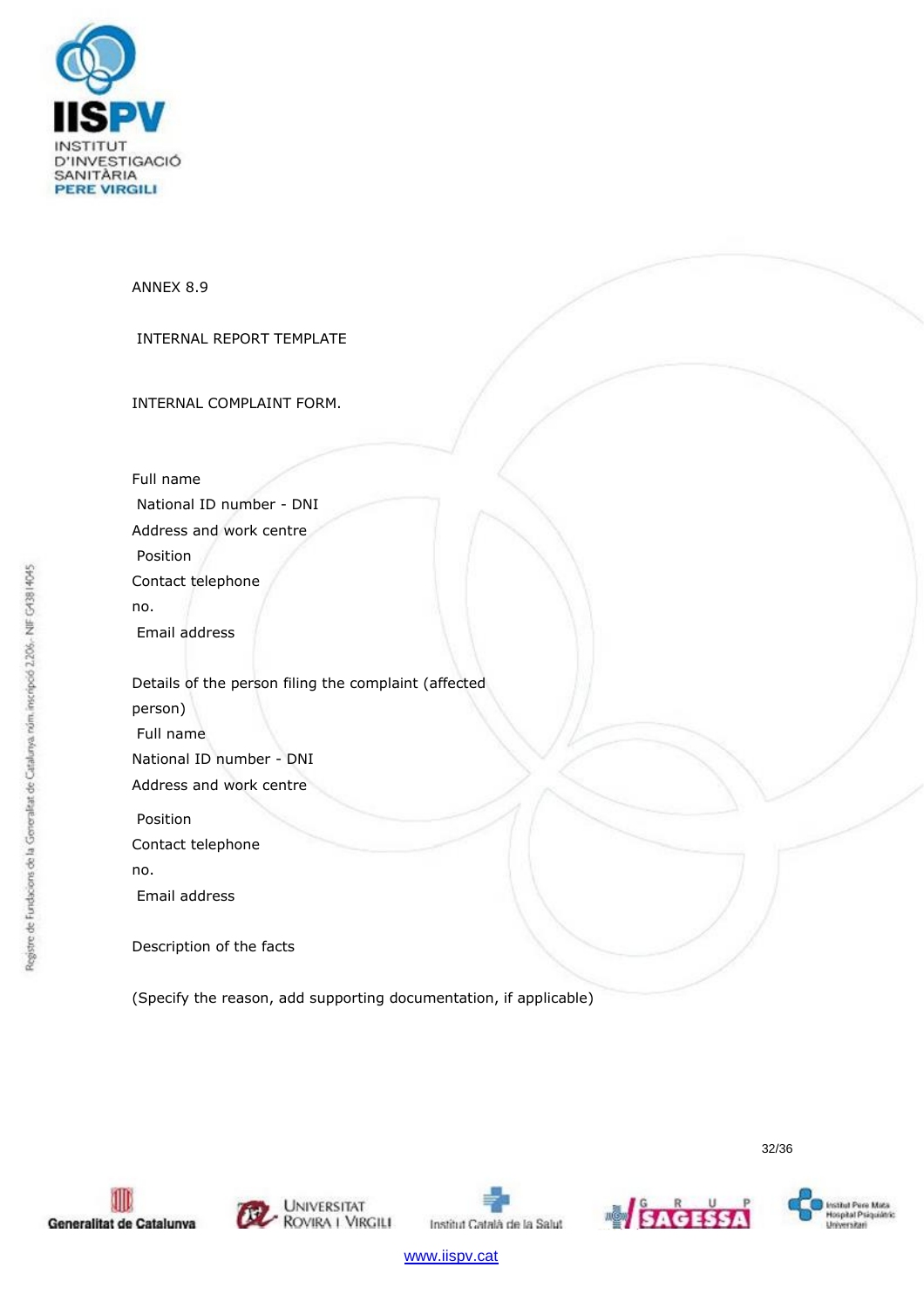

#### Witnesses

#### If there were witnesses to the facts, you must identify them with

#### their full names

1

2

3

I acknowledge receipt.

Signature of the person of the investigating committee receiving the complaint Signature of the informant

Full name Full name Full name

Place and date

If it is deduced from the investigation that any offence other than that of harassment that is defined in the laws or regulations currently in force or in collective agreements has been committed, (such as the case of a false complaint, among others), the relevant disciplinary action may be taken.

33/36

**SAGESS!** 



[www.iispv.cat](http://www.iispv.cat/)

Institut Català de la Salut

**UNIVERSITAT** 

ROVIRA I VIRGILI



Registre de Fundacions de la Generalitat de Catalunya núm, inscripció 2.206,- NIF C43814045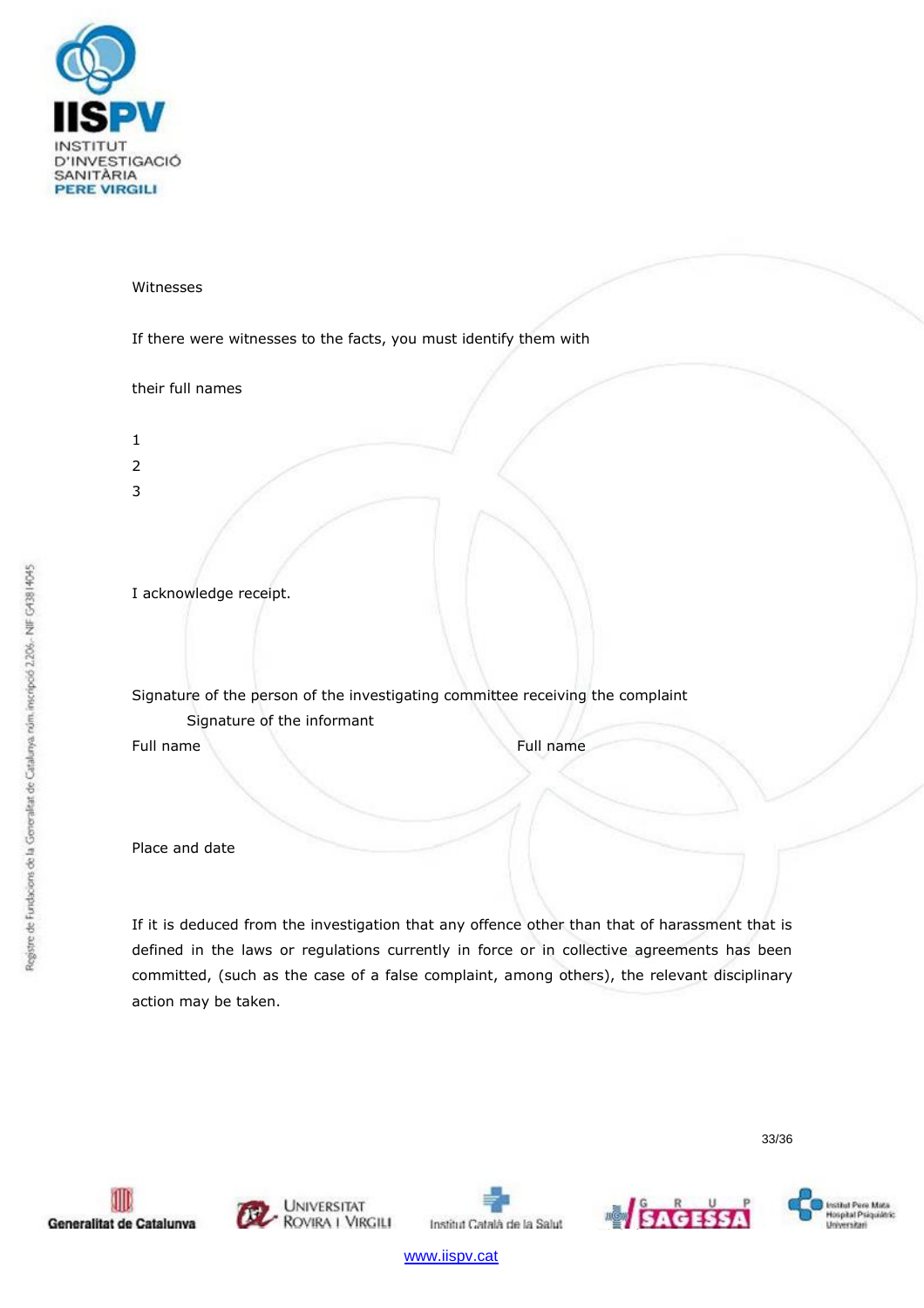

#### INVESTIGATING COMMITTEE REPORT TEMPLATE

Details of the person filing the complaint (affected person)

Full name

National ID number - DNI Address and work centre

Position Contact telephone no. Email address

Details of the person(s) who allegedly carried out the harassment Full name National ID number - DNI Address and work centre Position

Contact telephone no.

Email address

List of people who participated in the research and drafting of the report

1. .................. 2. ...................... 3. .......................

Other action: evidence, summary of the main facts and other action taken

34/36









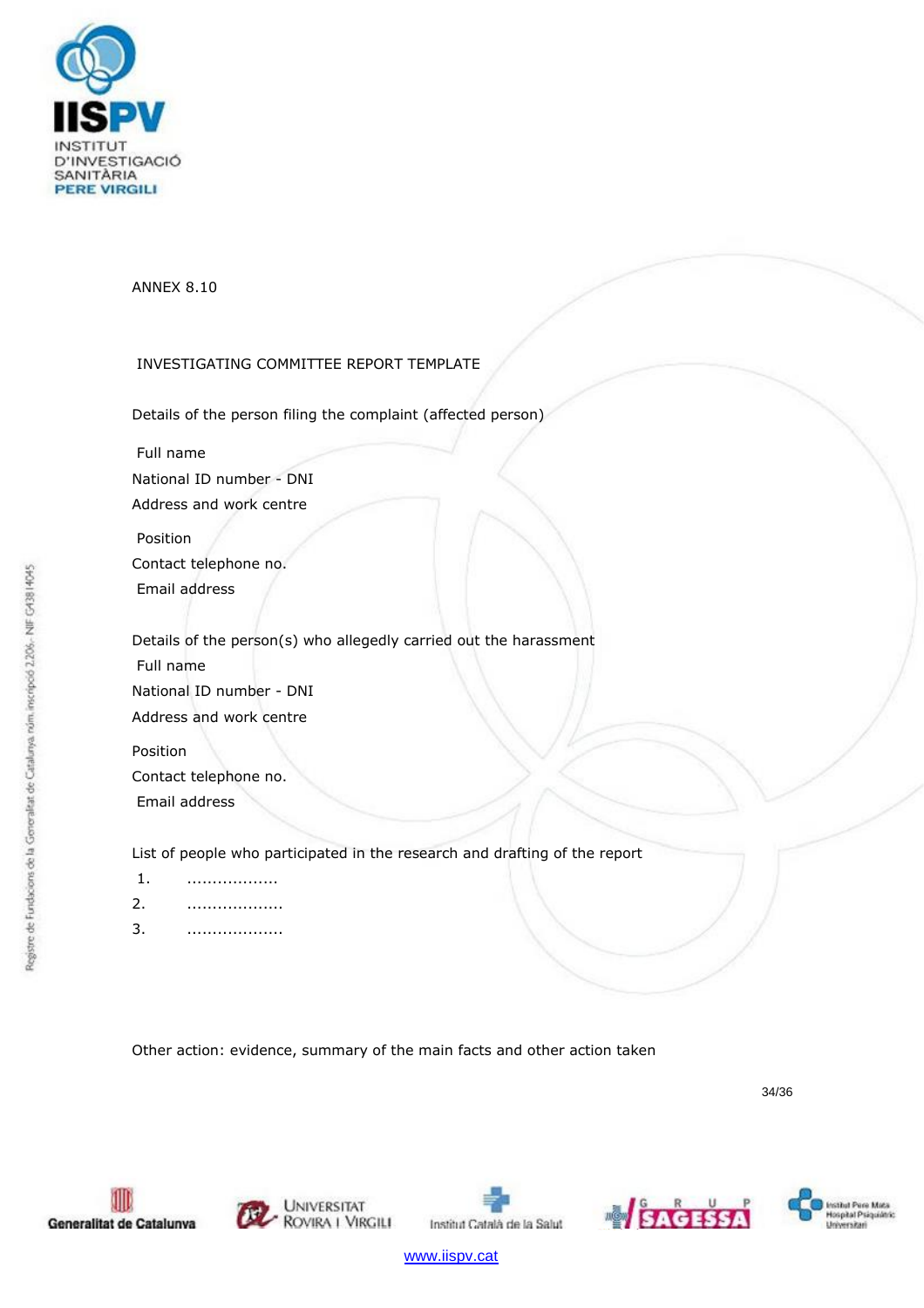

| Written by:                          | Human Resources Department        |  |
|--------------------------------------|-----------------------------------|--|
| Version                              | $V01 - 2nd$ edition.              |  |
| Date                                 | January 2020                      |  |
| Revised by:                          | Joan Vendrell Ortega (Director)   |  |
|                                      | David Martín Frigols (Management) |  |
| Approval by the members of the Board | Dr. Francesc Vidal                |  |
| of Management                        | Dr. Elisabet Vilella              |  |
|                                      | Dr. Lluís Masana                  |  |
|                                      | Dr. Jordi Salas                   |  |
|                                      | Dr. Ricardo Closa                 |  |
|                                      | Ms. Elisabet Galve                |  |
| Date                                 | February 2020                     |  |
|                                      |                                   |  |

35/36



[www.iispv.cat](http://www.iispv.cat/)



UNIVERSITAT